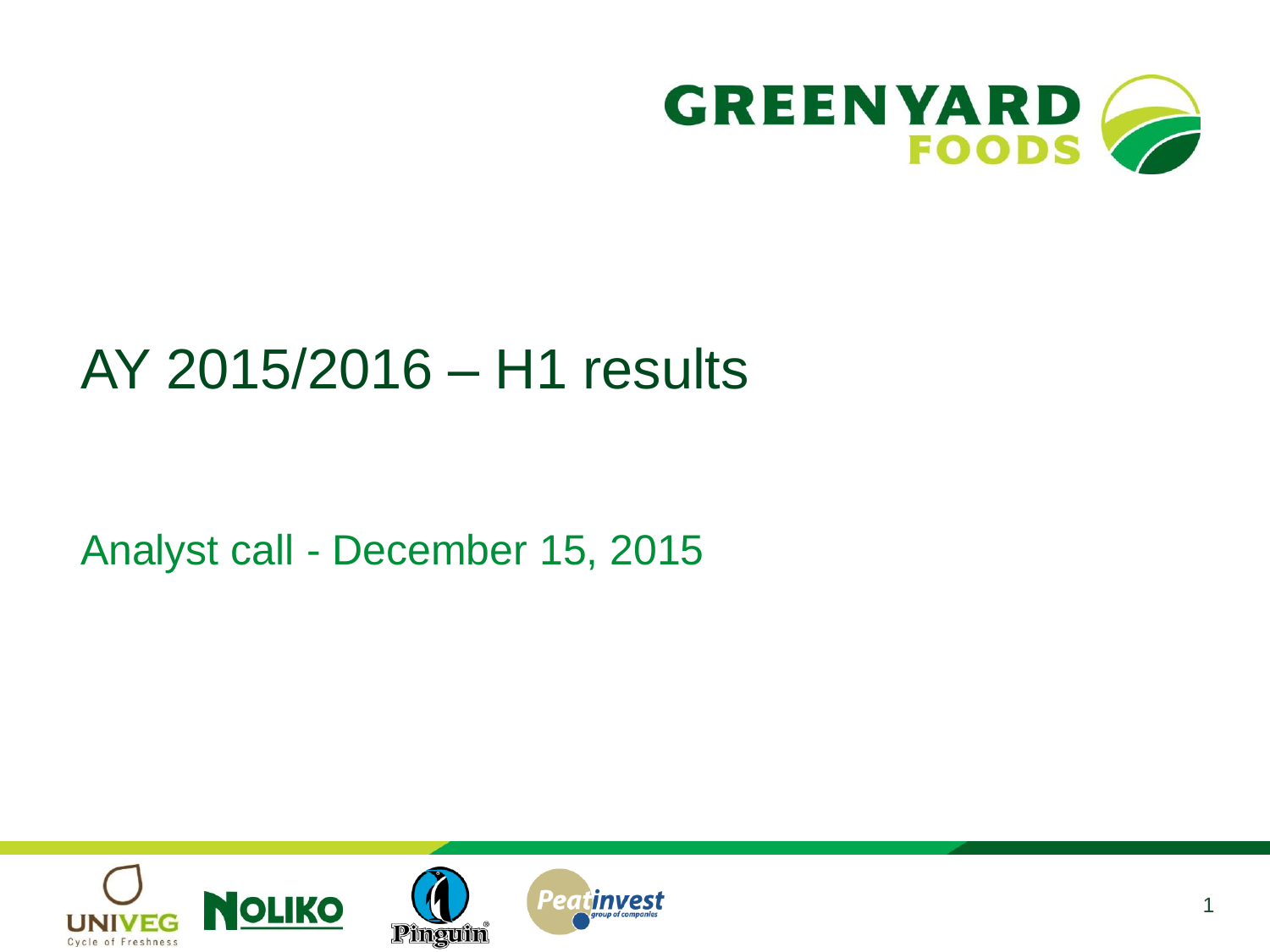#### **Introduction**



#### • **WELCOME**

- And thank you
	- For participating in this web-conference, and
	- For your interest in our Company
- This analyst call is hosted by
	- Marleen Vaesen CEO
	- Koen Sticker CFO
	- Valerie Vanhoutte CFD
- Please
	- Put your phone on mute, and
	- Hold questions till the end of the presentation

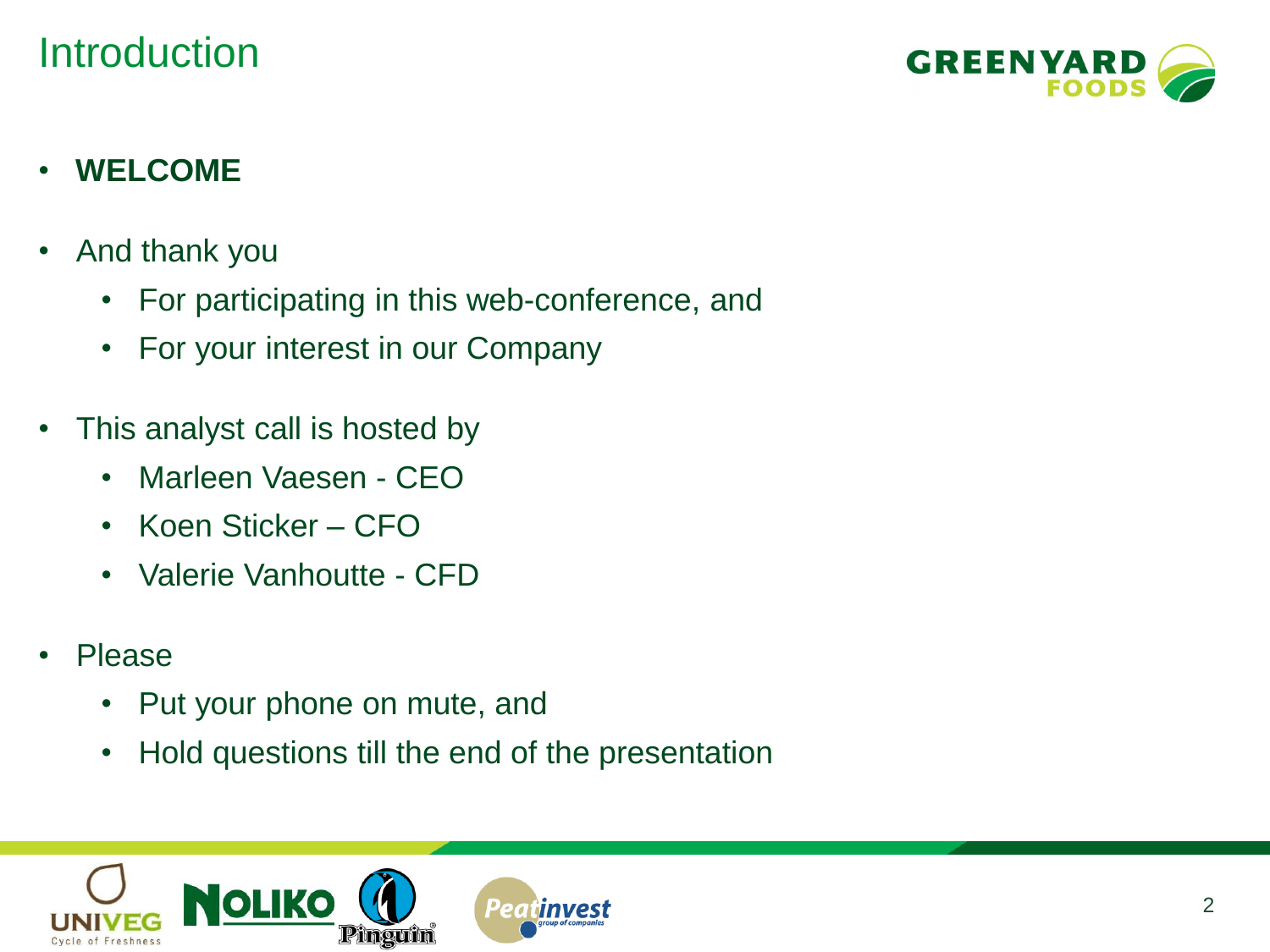#### Operational highlights



• Succesfull closing of business combination with UNIVEG and Peatinvest

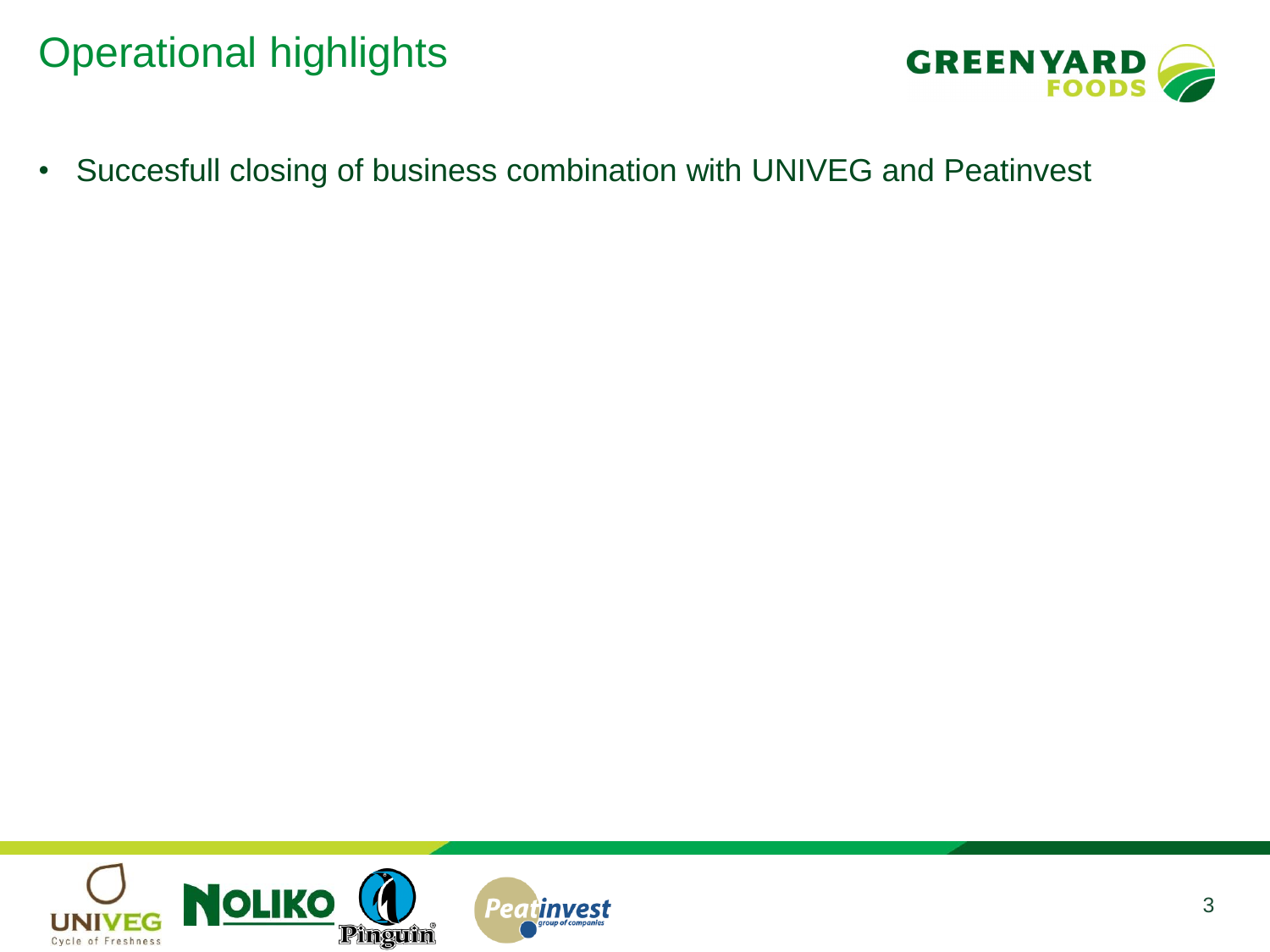#### Operational highlights



- Succesfull closing of business combination with UNIVEG and Peatinvest
- Since the merger on June 19, 2015:
	- Management is progressing well on the integration plan
	- A clear roadmap with strategic initiatives to unlock synergies and top line growth is being developed
	- Financial reporting alignment has been attained
	- Corporate offices have been integrated

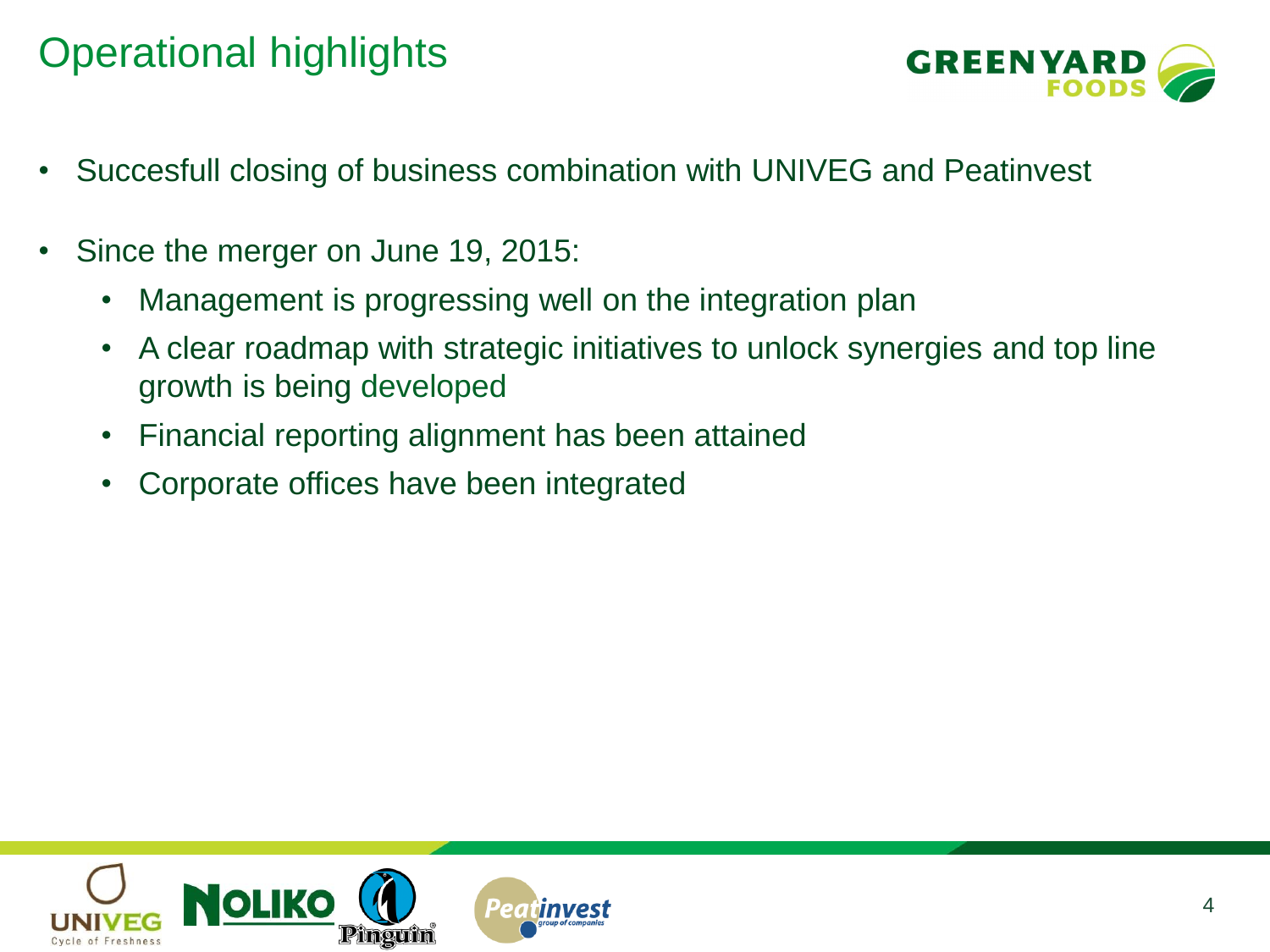### Operational highlights



- Succesfull closing of business combination with UNIVEG and Peatinvest
- Since the merger on June 19, 2015:
	- Management is progressing well on the integration plan
	- A clear roadmap with strategic initiatives to unlock synergies and top line growth is being developed
	- Financial reporting alignment has been attained
	- Corporate offices have been integrated
- Fresh
	- Performed in line with expectations
	- Successfully managed to grow sales by regaining market share after discontinuation of an important customer (annual sales in excess of €300 million)
	- Demonstrating the robust nature of the Fresh business model

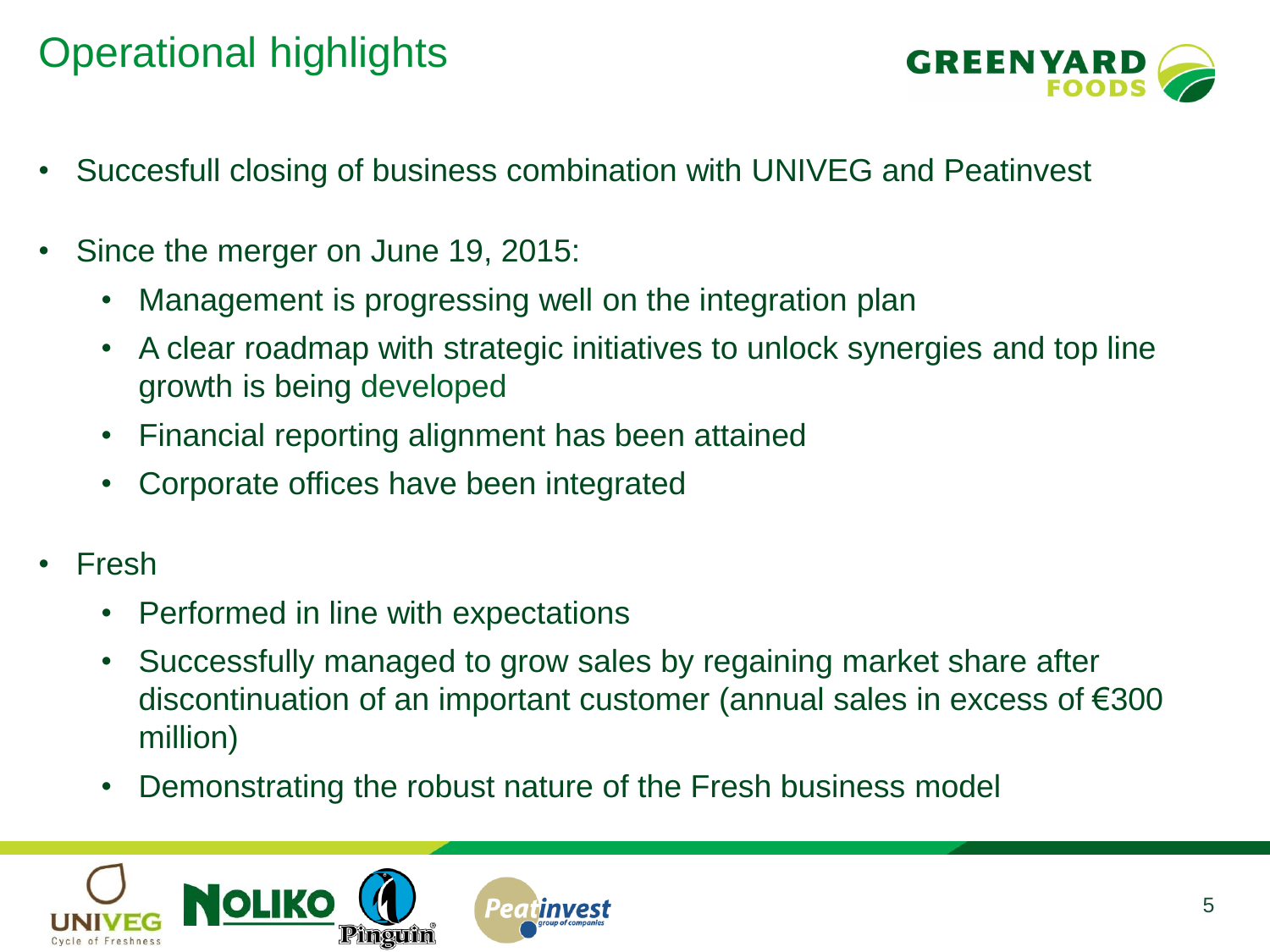#### Operational highlights (continued)



- Other surpassed expectations as a result of
	- Good peat harvests
	- Improved efficiencies
	- Tight cost control

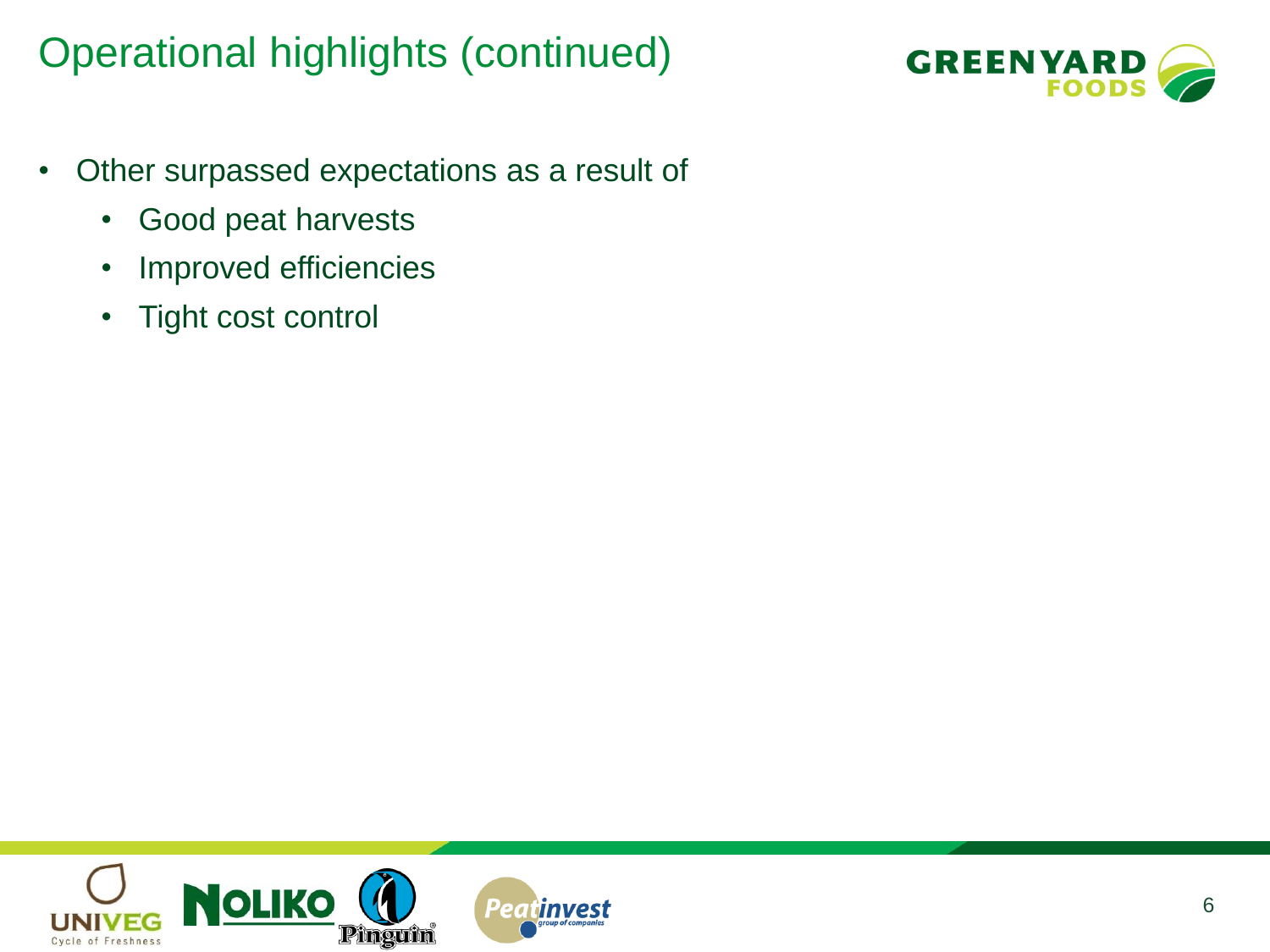#### Operational highlights (continued)



- Other surpassed expectations as a result of
	- Good peat harvests
	- Improved efficiencies
	- Tight cost control
- Prepared suffered from
	- Strong competition
	- Above average inventory levels in Europe
	- Price pressure
	- Cost overruns from operational transition due to ERP implementation

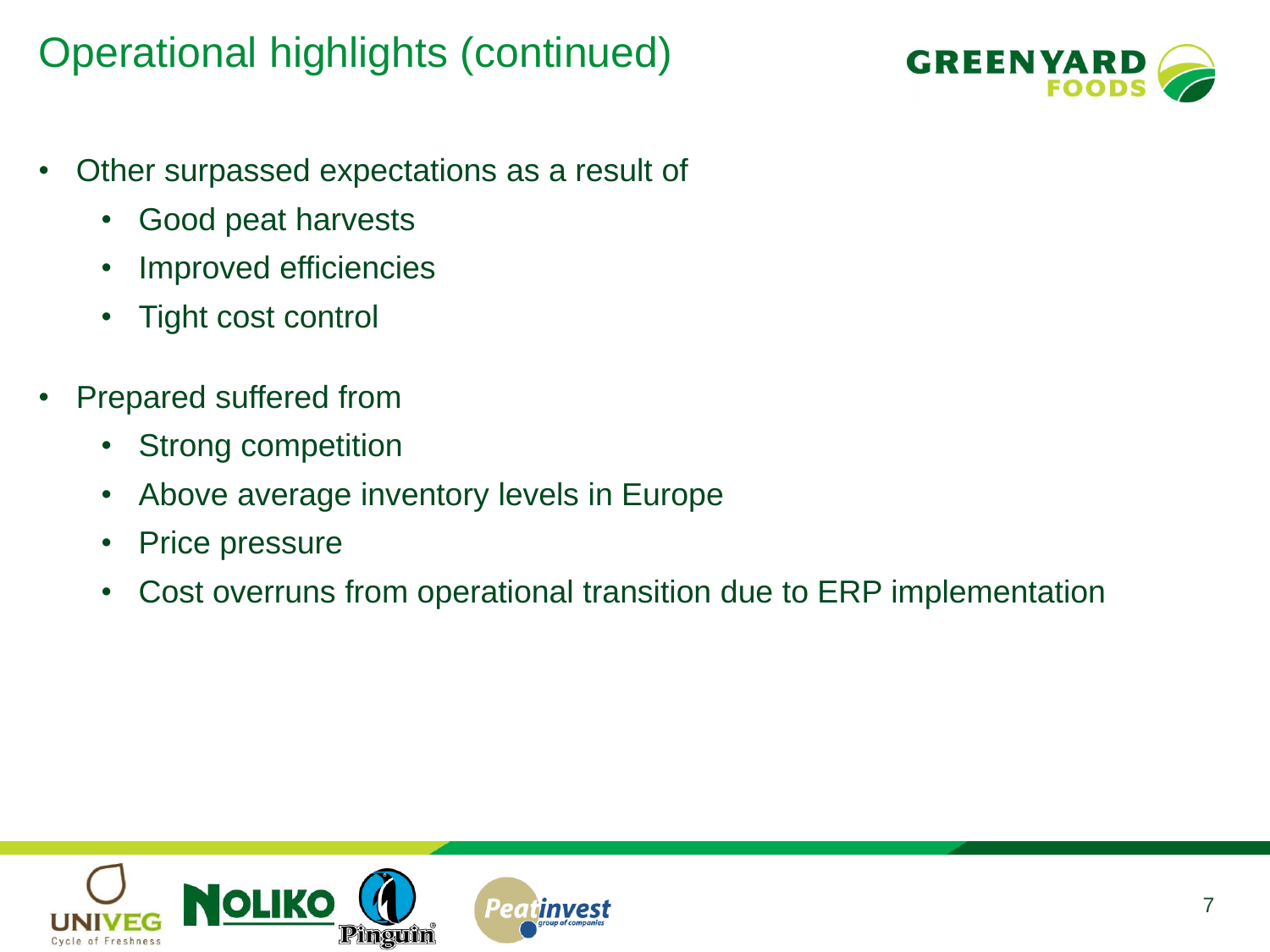#### Operational highlights (continued)



- Other surpassed expectations as a result of
	- Good peat harvests
	- Improved efficiencies
	- Tight cost control
- Prepared suffered from
	- Strong competition
	- Above average inventory levels in Europe
	- Price pressure
	- Cost overruns from operational transition due to ERP implementation
- In line with the strategy to foster partnerships with leading growers and grower organizations, a joint venture with Veiling Haspengouw was concluded in August 2015, providing the Group with access to local fruit and innovative club varieties

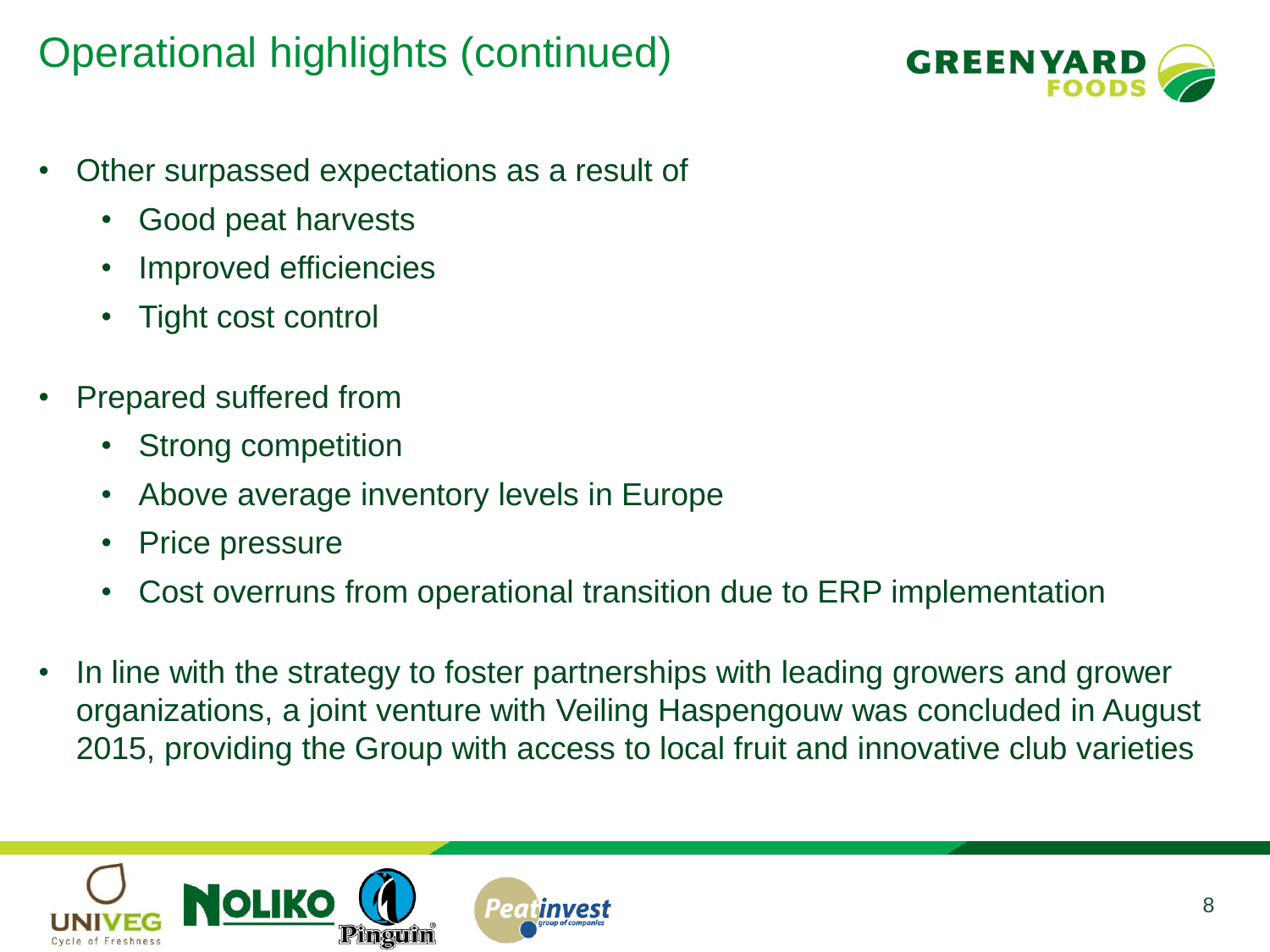#### Strategic priorities



- Growth through 'Consumer focus' and 'Customer Intimacy'
- Further improve operational efficiency
- Improve free cash flow
- Further streamline and increase the efficiency of the organization

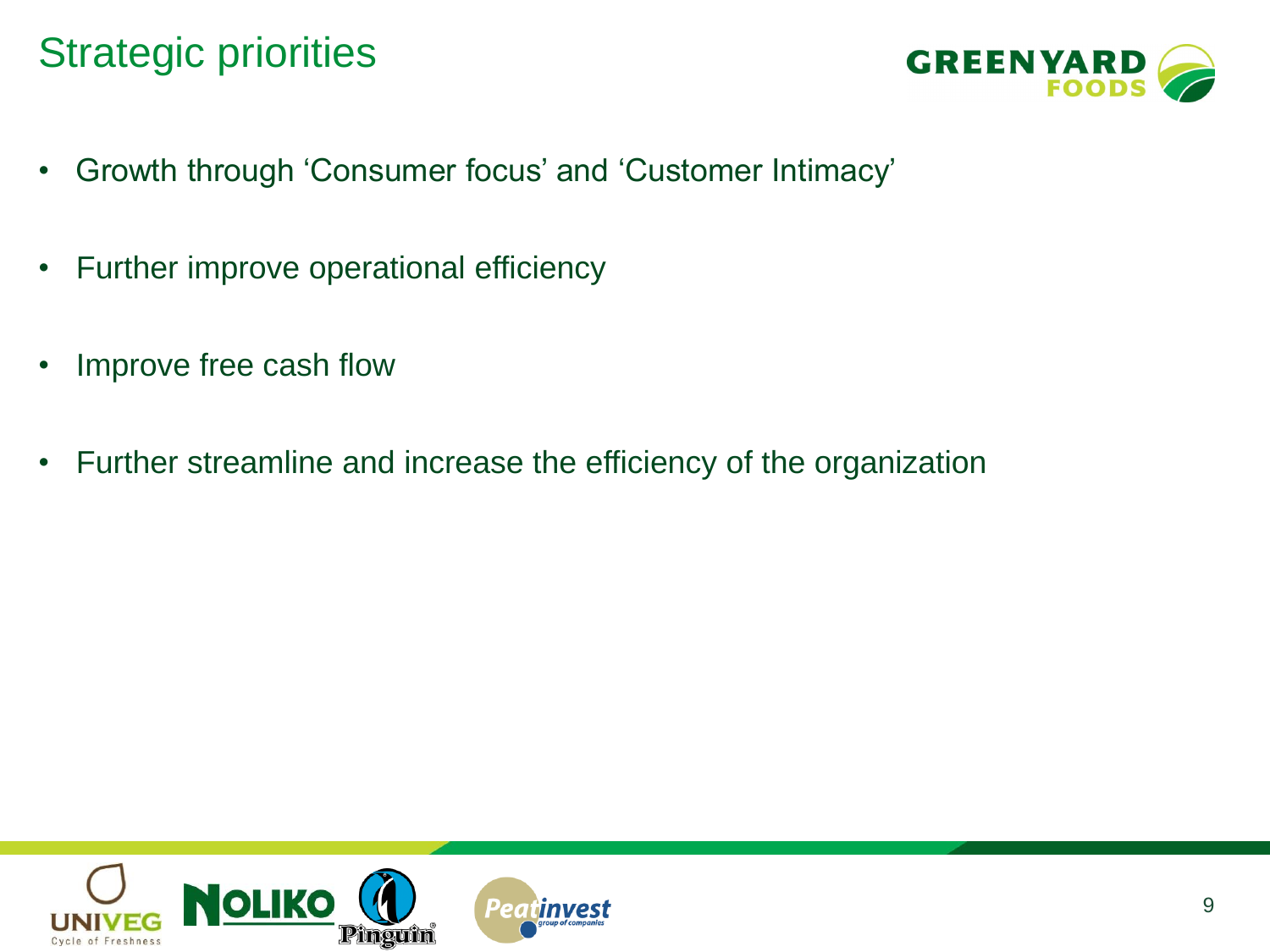

- Sales up by 1,5% to  $€1.975,6$  million
	- Supported by all segments
	- Despite the discontinuiation of a key customer in Fresh

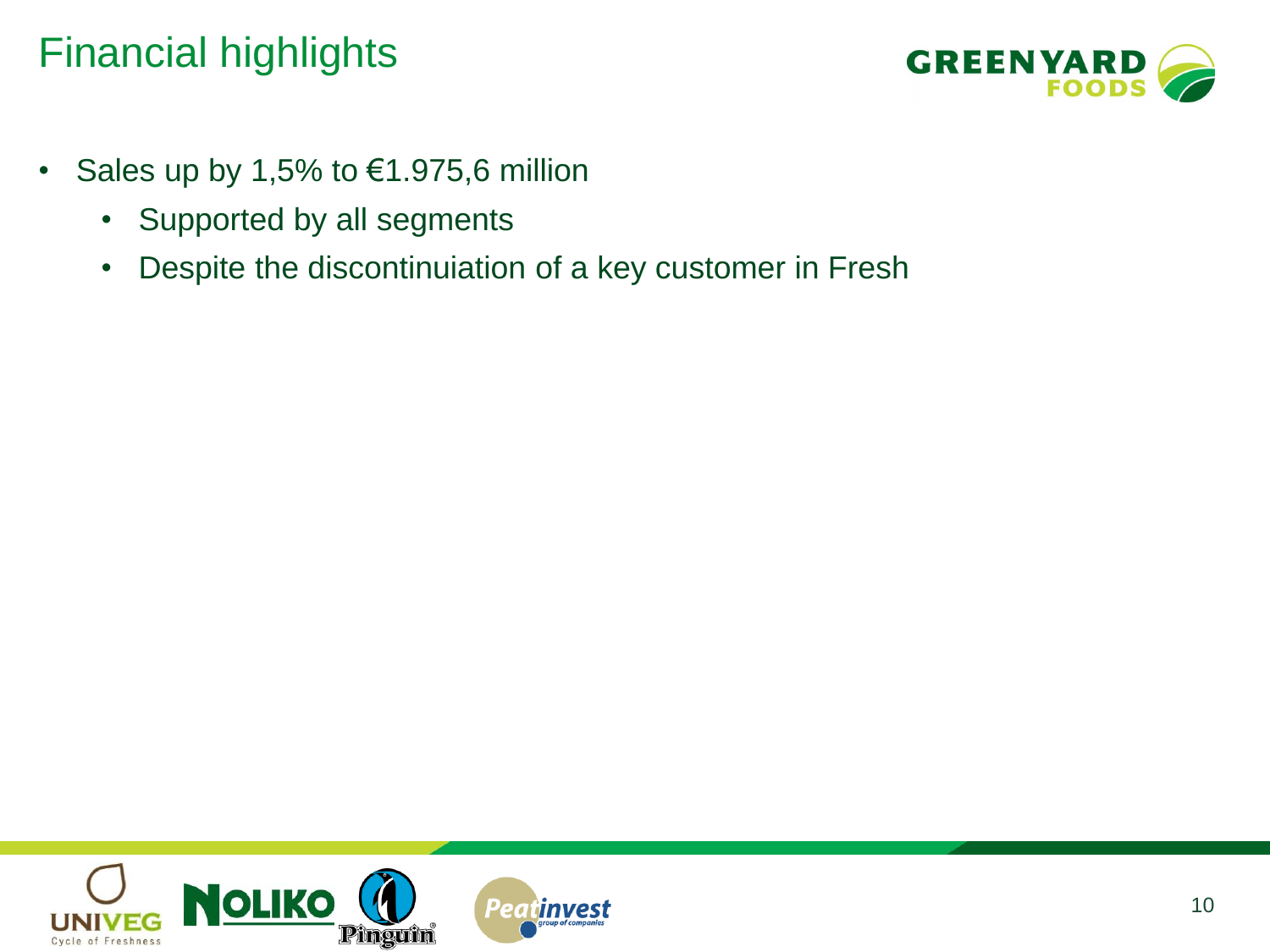

- Sales up by 1,5% to  $€1.975,6$  million
	- Supported by all segments
	- Despite the discontinuiation of a key customer in Fresh
- REBITDA down by 14,9% to  $\epsilon$  72,5 million

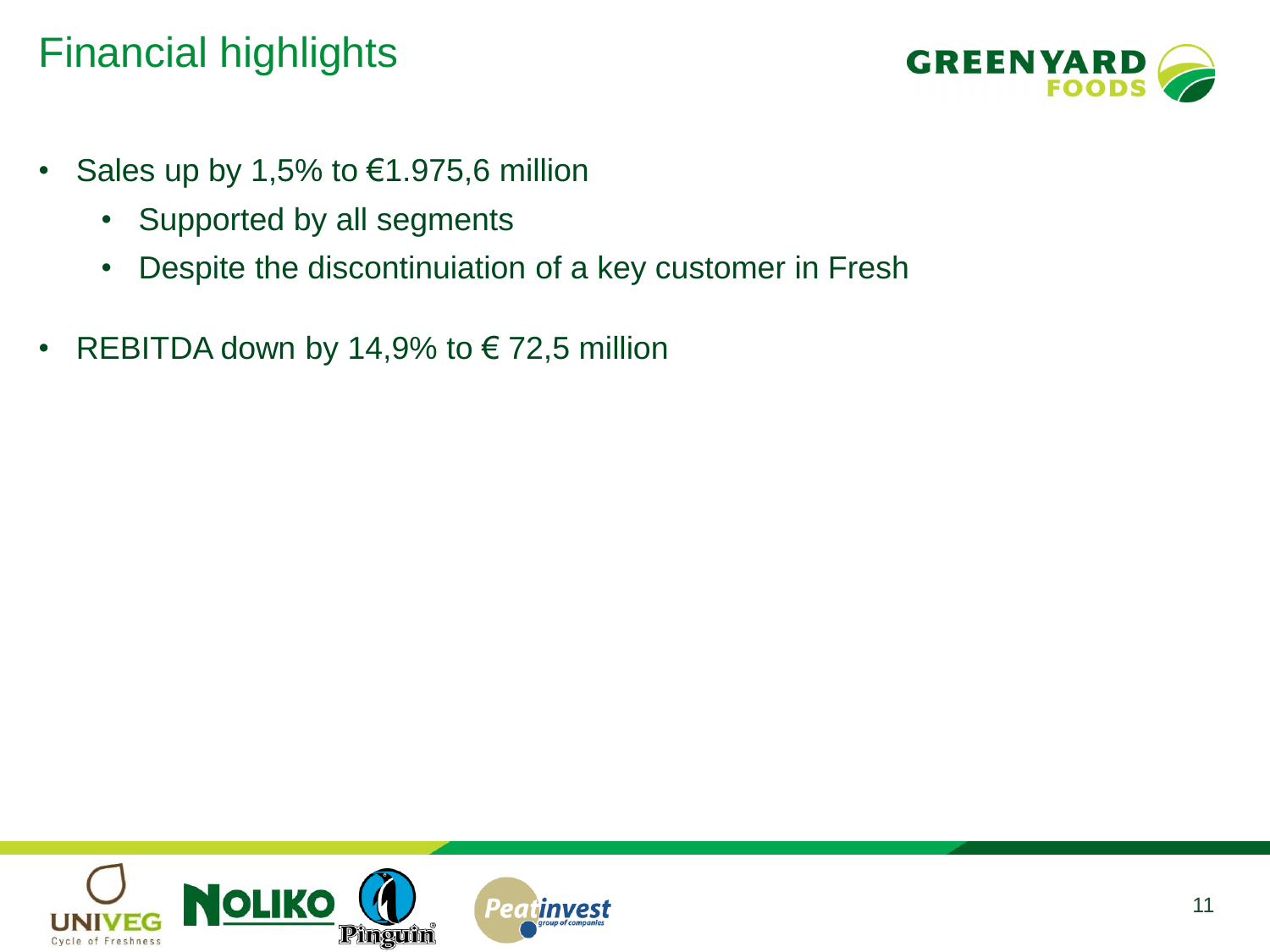

- Sales up by 1,5% to  $€1.975,6$  million
	- supported by all segments
	- Despite the discontinuiation of a key customer in Fresh
- REBITDA down by 14,9% to  $\epsilon$  72,5 million
- Fresh and Other REBITDA broadly in line with last year

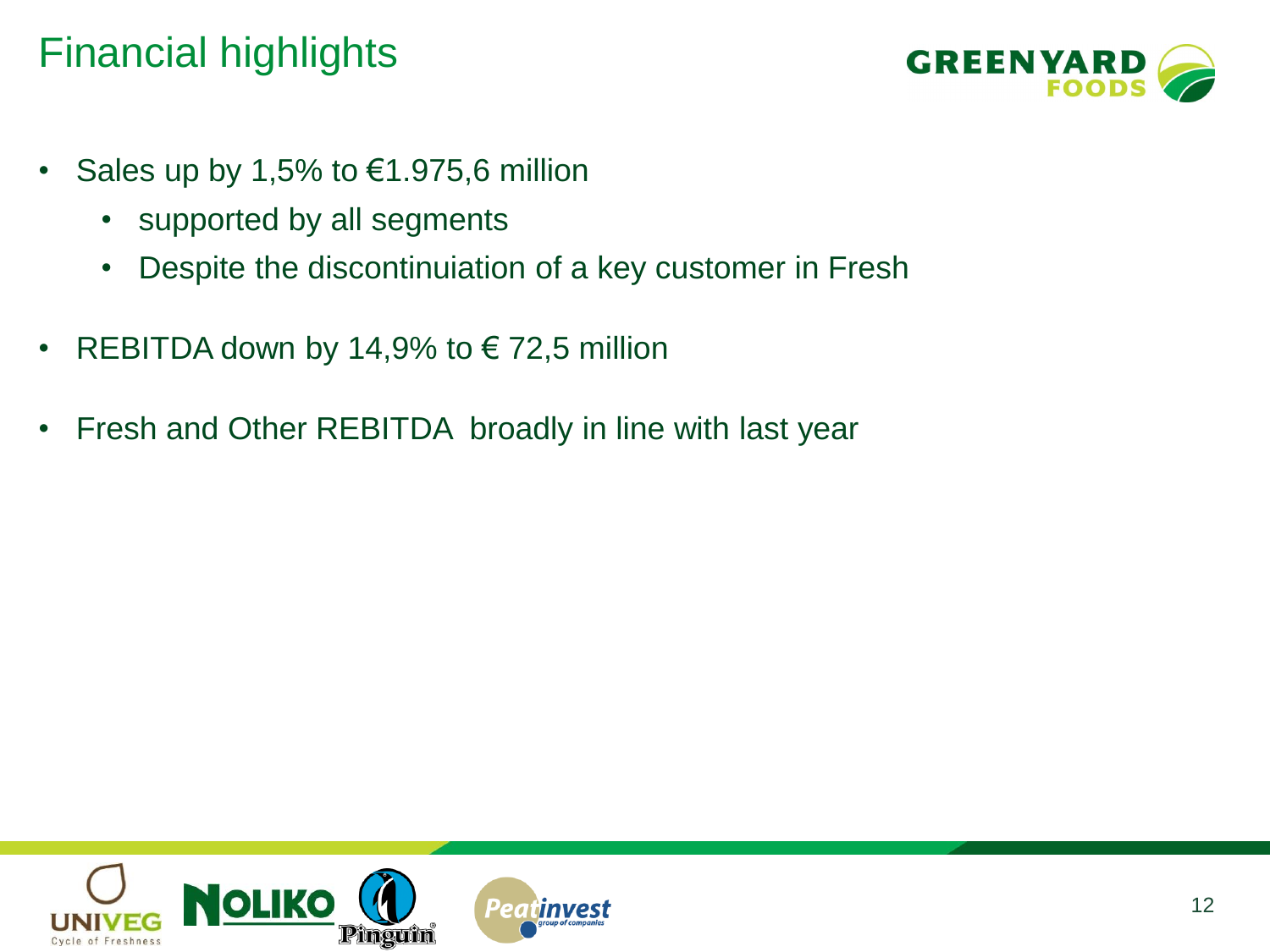

- Sales up by 1,5% to  $€1.975,6$  million
	- supported by all segments
	- Despite the discontinuiation of a key customer in Fresh
- REBITDA down by 14,9% to  $\epsilon$  72,5 million
- Fresh and Other REBITDA broadly in line with last year
- The decrease in REBITDA is mainly driven by Prepared
	- Exceptionally good operational result in the first half of last year
	- Deferred recognition of results in the second half of the accounting year
	- Cost overruns on ERP implementation in the Group's operation in France
	- Above average stock levels in Europe, challenging and competitive market conditions necessitating lower processing volumes and leading to price pressure

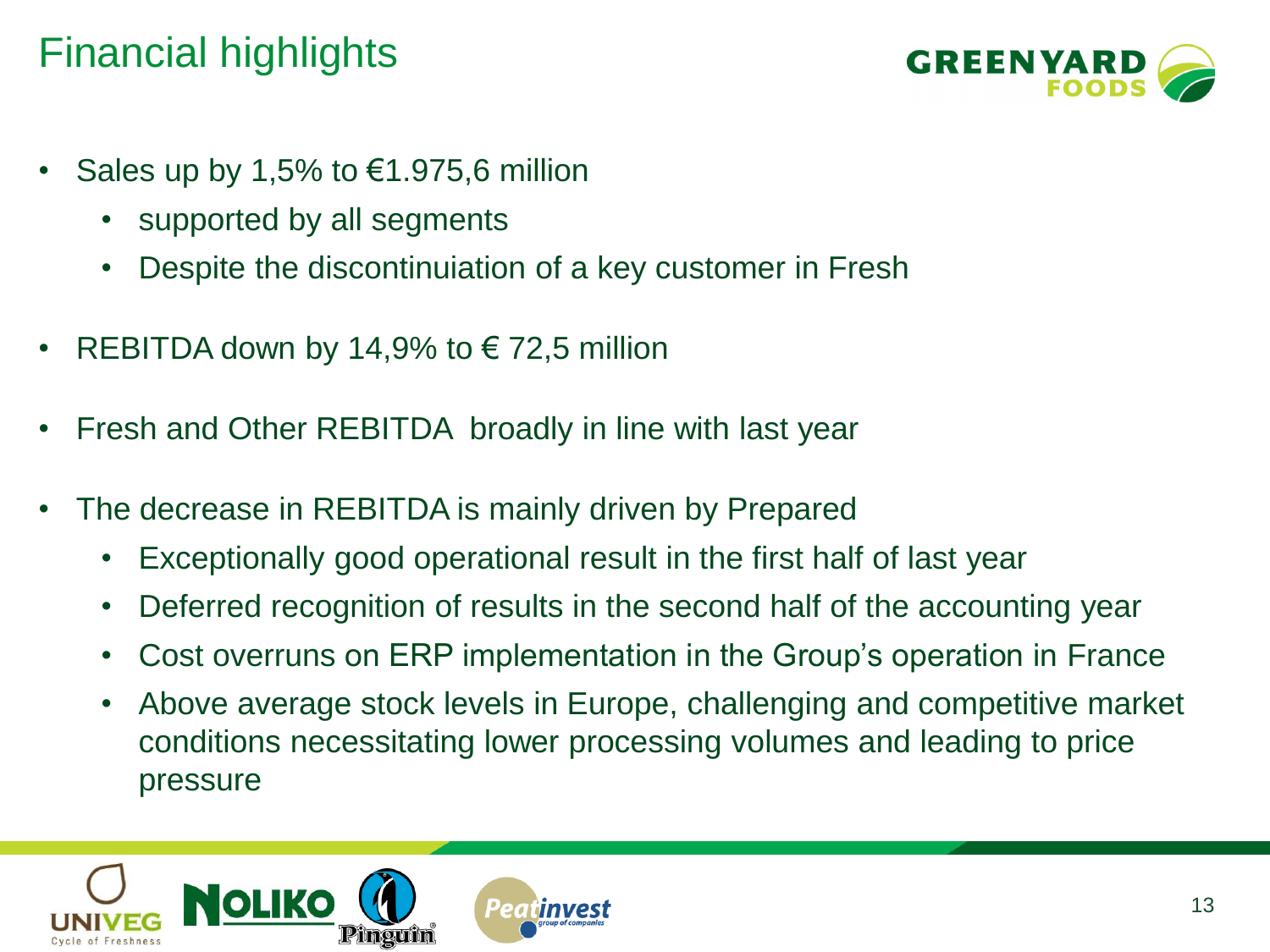#### Financial highlights (continued)



• Consolidated net financial debt decreased by 15,6% to  $\epsilon$  415,4 million, or net leverage of 3,1

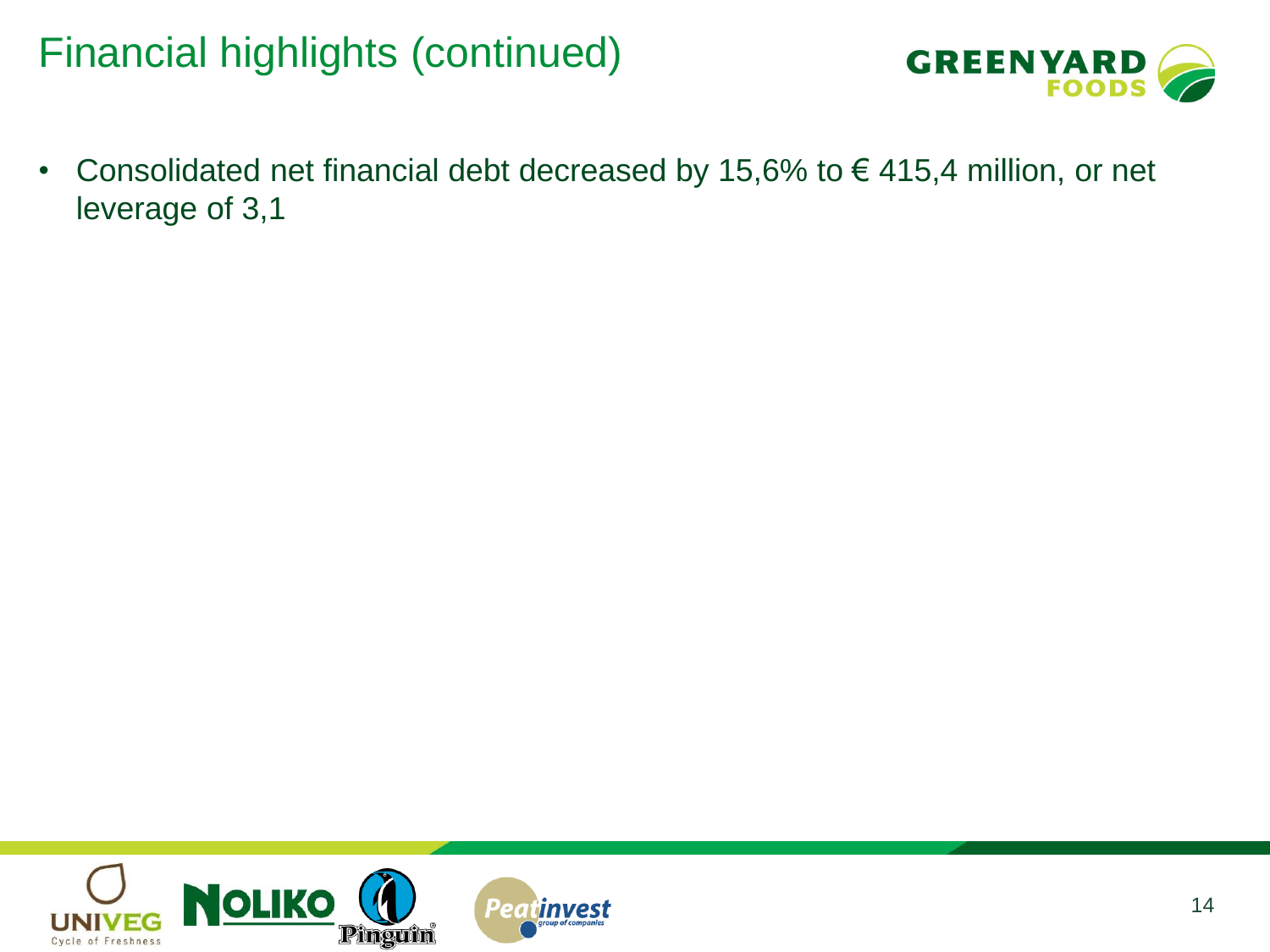#### Financial highlights (continued)



- Consolidated net financial debt decreased by 15,6% to  $\epsilon$  415,4 million, or net leverage of 3,1
- Solvency of 35,9%

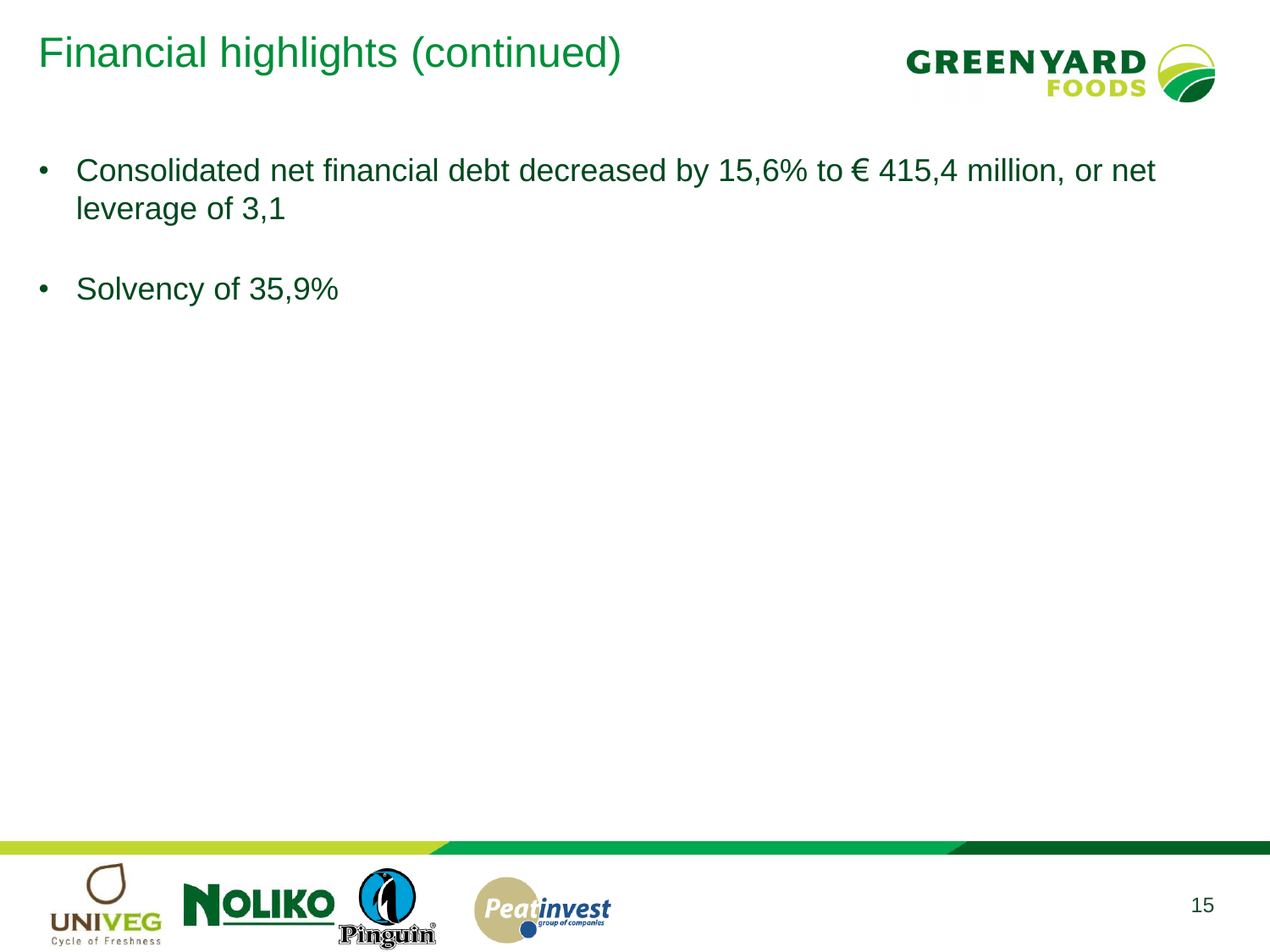### Basis of preparation – Change in consolidation perimeter



- On June 19, 2015, the business combination between Greenyard Foods, UNIVEG and Peatinvest was successfully closed through the contribution of 100% of the shares of UNIVEG and Peatinvest against newly issued Greenyard Foods shares
- According to IFRS 3, the Company has a period of one year to finalise the purchase price allocating. Greenyard Foods has included all possible fair value measurements to the maximum extent at September 30, 2015
- However, it is possible that further measurements will be included before year-end based on subsequent information
- On August 28, 2015, a JV was concluded with Veiling Haspengouw, comprising the acquisition of 50.01% shares of H-Fruit and 50.00% shares of H-Pack respectively. Both companies are accounted for using the equity method

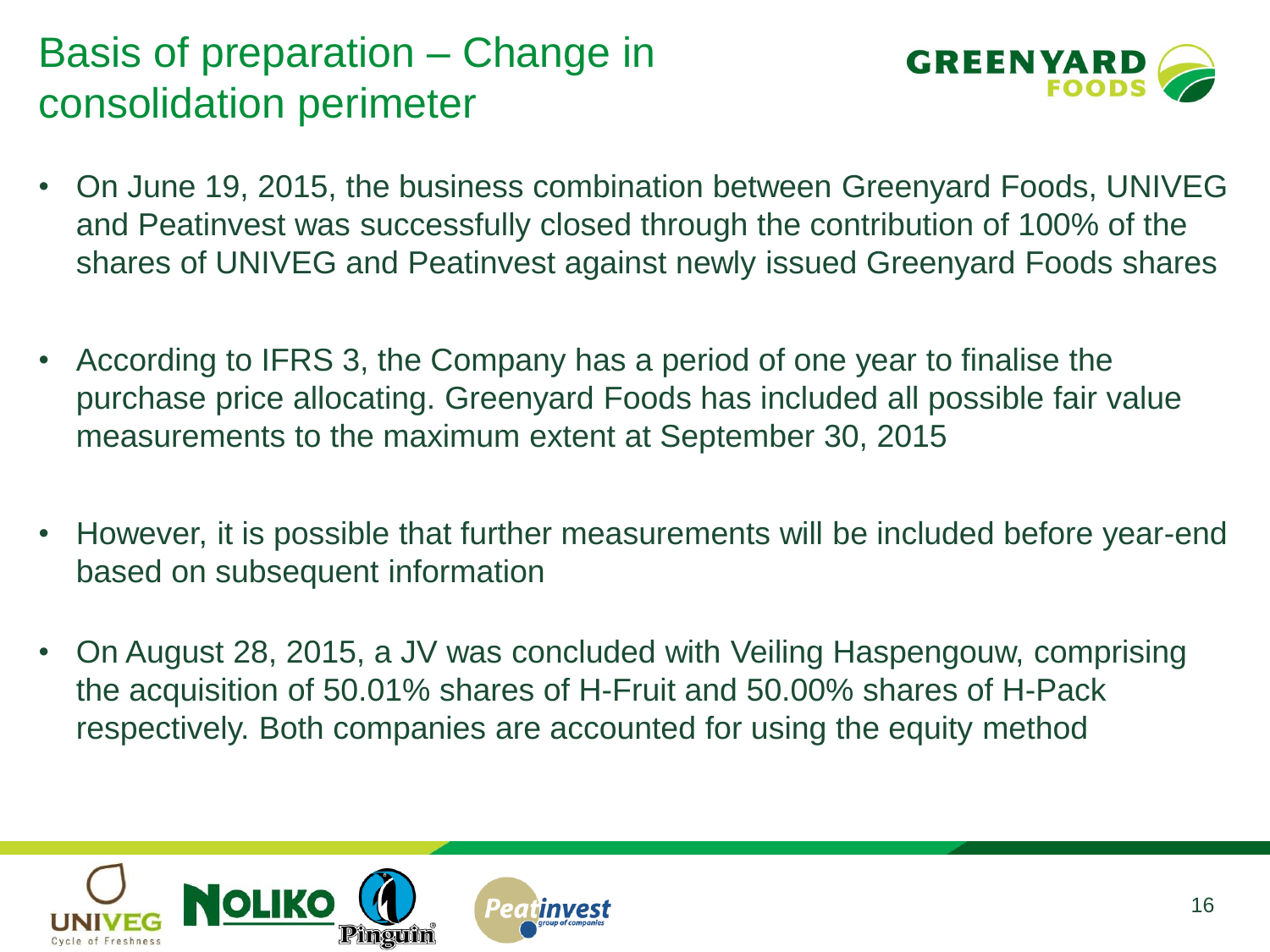#### Basis of preparation – Pro-forma like-for-like **GREEN YAR** financials

- The consolidated balance sheet includes both UNIVEG and Peatinvest as of June 19, 2015
- The consolidated income statement for H1 2015/2016 includes
	- Six months of Greenyard Foods ('Prepared')
	- Three and a half months of UNIVEG ('Fresh') and Peatinvest ('Other') respectively
- The reported consolidated income statement for H1 2014/2015 only includes six months of Prepared.
- Pro-forma unaudited management results ('LFL') were prepared for comparison purposes, as if the management results for the continued operations of UNIVEG and Peatinvest are included in six months in both comparative periods

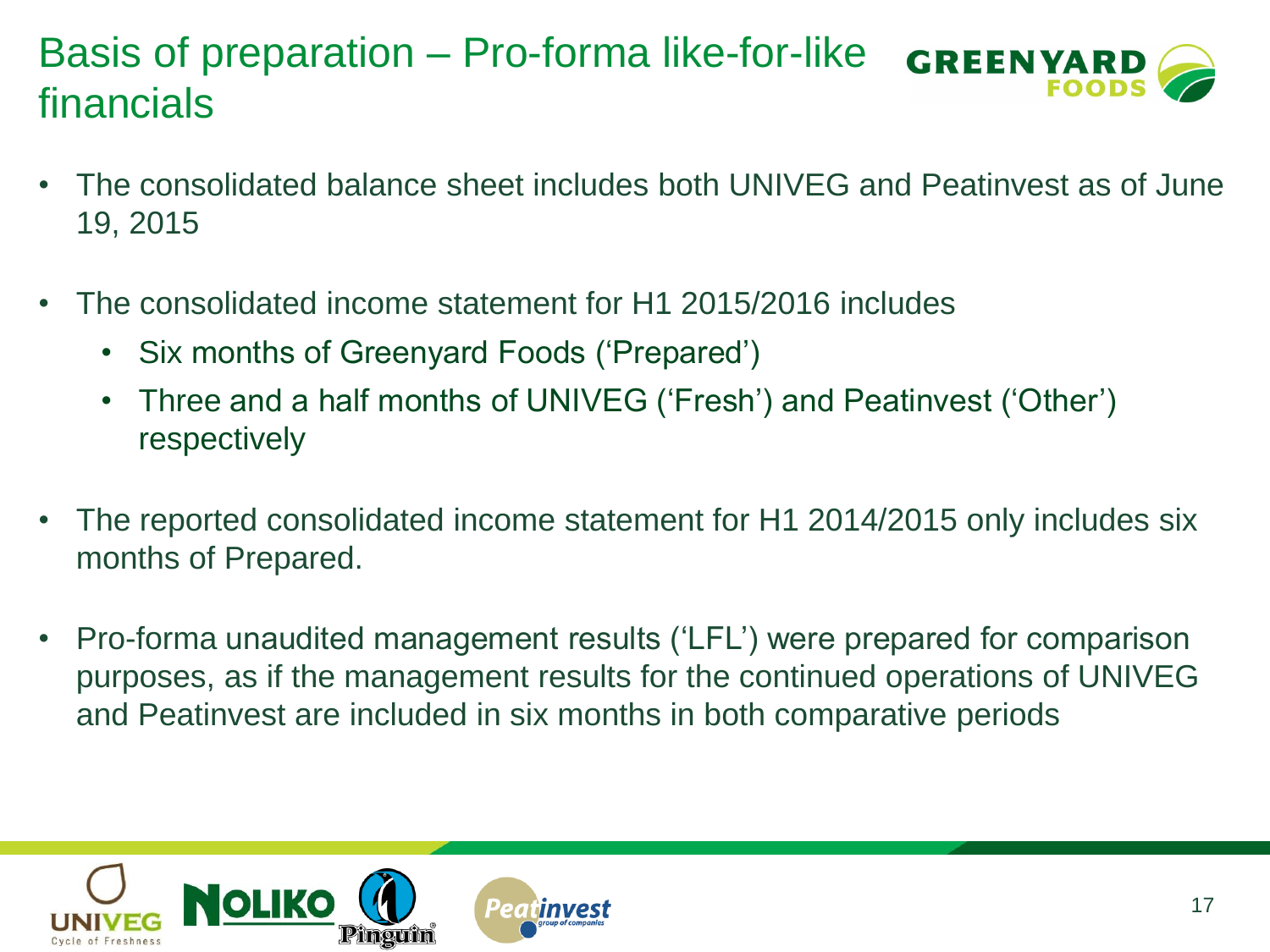## Basis of preparation – Change in presentation of the income statement



- The presentation of the income statement changed from a presentation by nature to one by function:
	- Reclassification of write-off on receivables and inventory and change in provisions from REBIT to REBITDA (+€1.0 million in H1 AY 15/16 and -€1.0 million REBITDA in H1 AY 14/15 respectively)
	- Reclassification of factoring fees from financial result to REBITDA (-€0.1 million in H1 AY 15/16 and H1 AY 14/15 respectively)
- The above changes are reflected in 'Restated REBITDA', and will be consistently applied going forward and in this presentation
- The reclassification of the factoring fees as mentioned above also result in a REBIT and EBIT effect

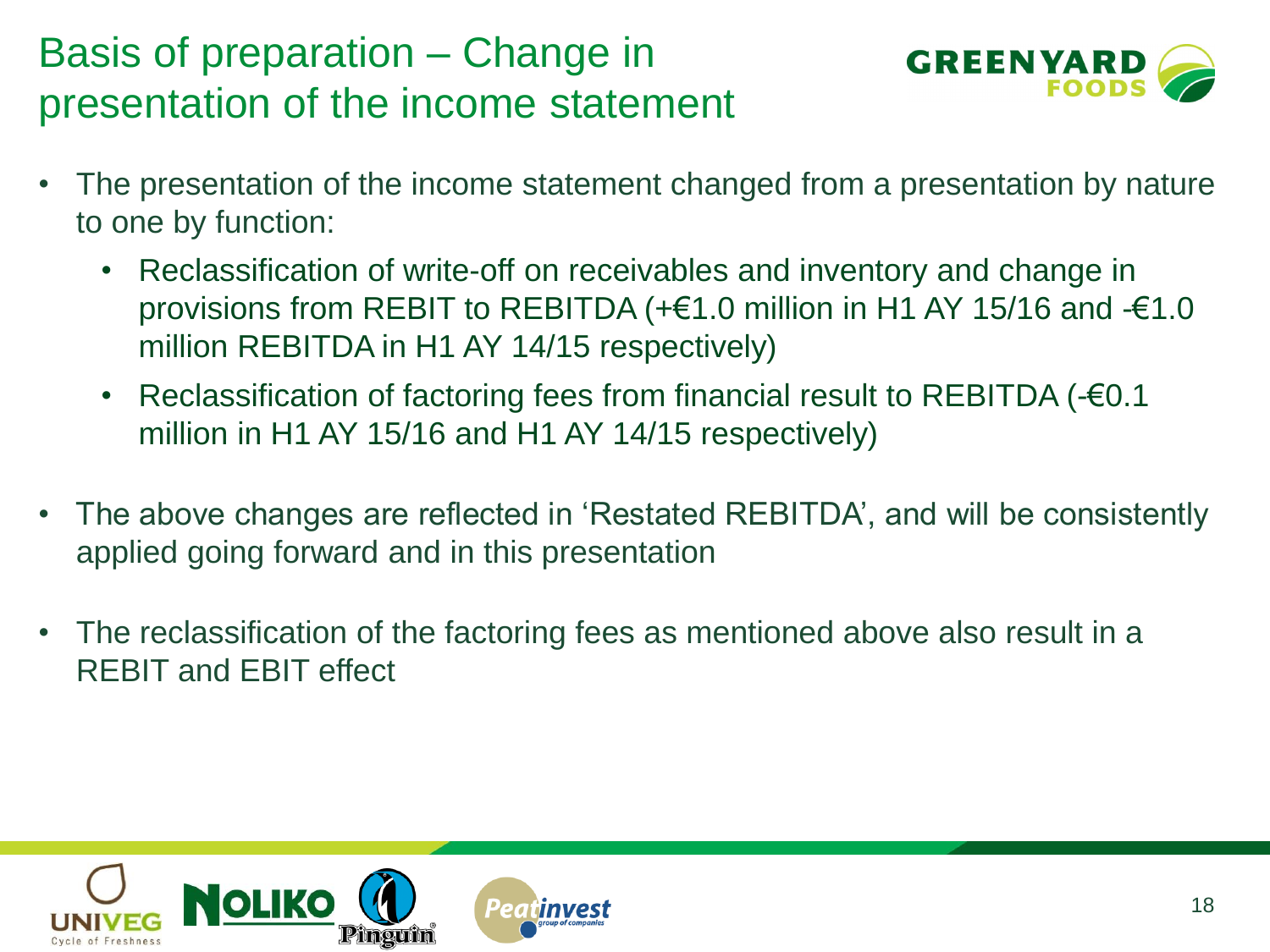### Consolidated key financials H1 AY15/16



| H1 AY15/16 | H1 AY14/15 |
|------------|------------|
| 1.212,1    | 297,6      |
|            |            |
| 50,9       | 39,0       |
| 4,2%       | 13,1%      |
| 51,8       | 37,9       |
| 4,3%       | 12,7%      |
|            |            |
| 27,5       | 22,8       |
| 23,6       | 22,6       |
|            |            |
| $-18,1$    | $-4,1$     |
| 5,7        | 18,5       |
|            |            |
| 0,0        | 14,3       |
|            | H1 AY14/15 |
| 716,9      | 226,5      |
| 415,4      | 239,6      |
|            | H1 AY15/16 |

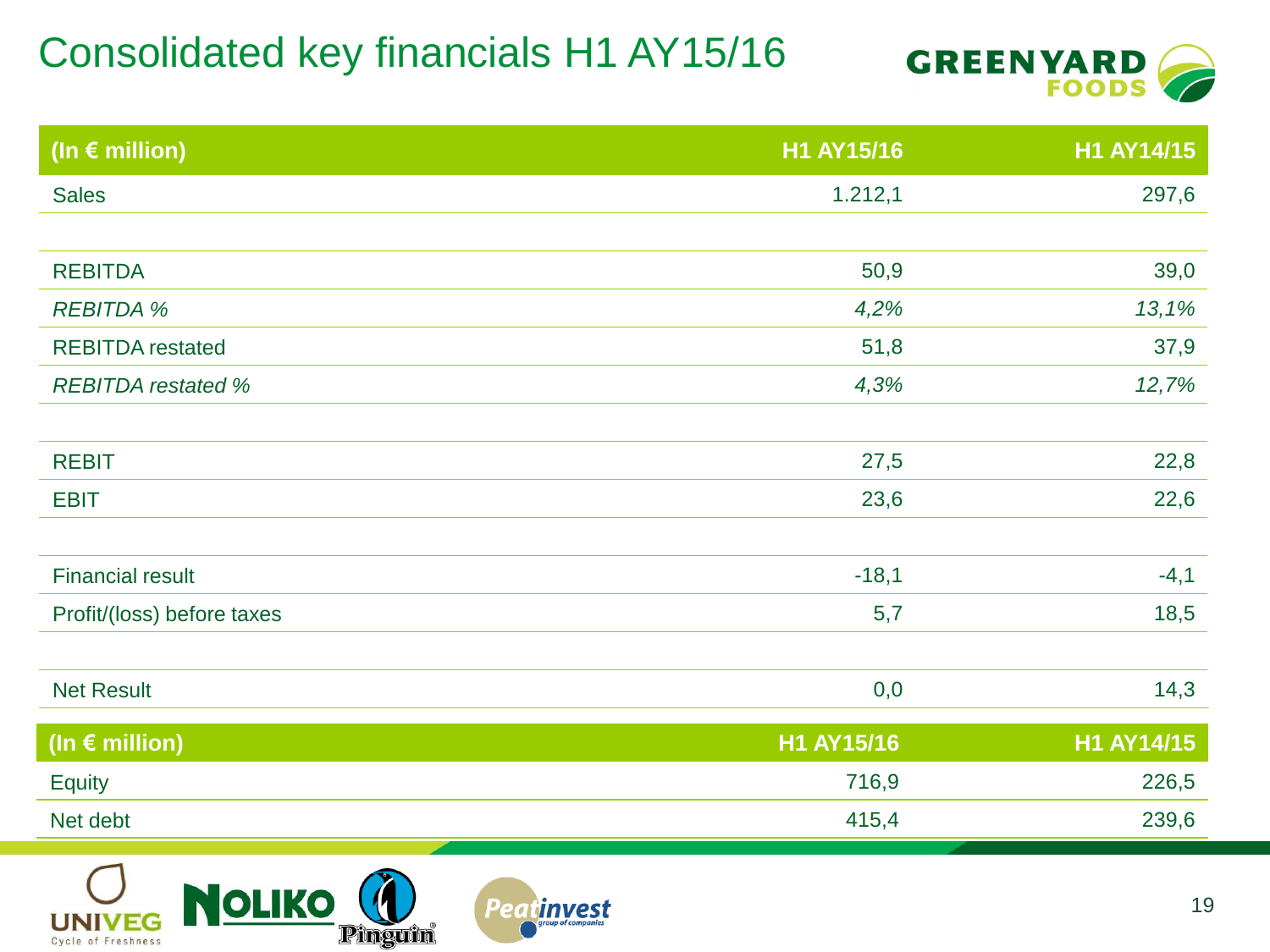# LFL (\*) key financials H1 AY 15/16



| (In $\epsilon$ million)          | LFL<br>H1 AY 15/16 | <b>LFL</b><br>H1 AY 14/15 | % Change |
|----------------------------------|--------------------|---------------------------|----------|
| <b>Sales</b>                     | 1.975,6            | 1.947,1                   | 1,5%     |
|                                  |                    |                           |          |
| <b>REBITDA</b>                   | 71,6               | 86,3                      | $-17,0%$ |
| <b>REBITDA</b> margin %          | 3,6%               | 4,4%                      |          |
| <b>REBITDA</b> restated          | 72,5               | 85,2                      | $-14,9%$ |
| <b>REBITDA</b> restated margin % | 3,7%               | 4,4%                      |          |
|                                  |                    |                           |          |
| <b>REBIT</b>                     | 41,9               | 53,9                      | $-22,3%$ |
| <b>EBIT</b>                      | 29,7               | 53,5                      | $-44,6%$ |
|                                  |                    |                           |          |
| <b>Financial result</b>          | $-26,8$            | $-23,2$                   | $+15,6%$ |
|                                  |                    |                           |          |
| Net result                       | 2,2                | 23,1                      | $-90,7%$ |
|                                  |                    |                           |          |
| Net debt                         | 415,4              | 492,4                     | $-15,6%$ |
|                                  |                    |                           |          |

(\*) Tefer to the basis of preparation for defintion of LFL

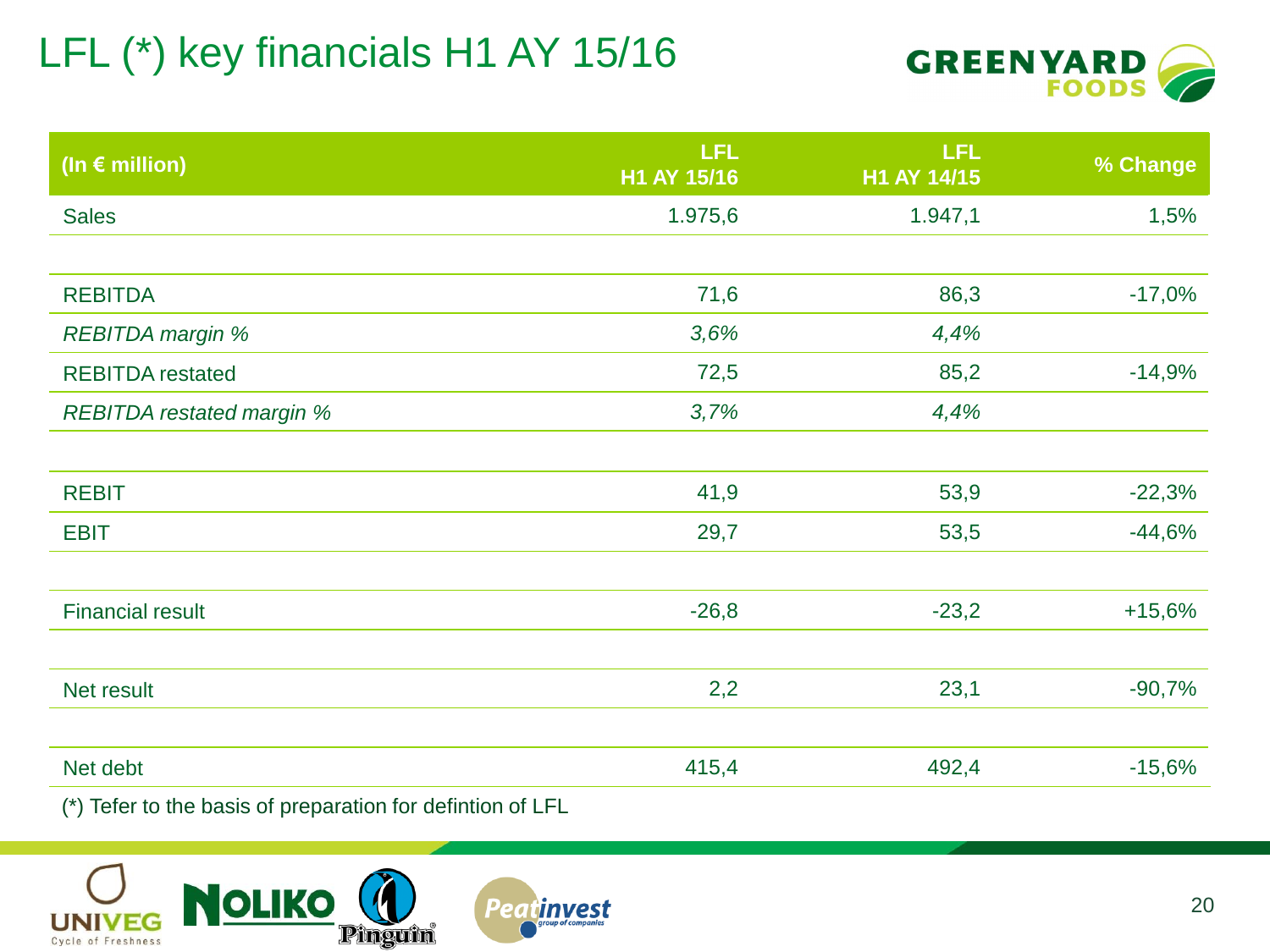#### **GREEN YARD** Consolidated sales by country H1 AY 15/16



- United Kingdom
- **France**
- Germany
- Belgium
- $\blacksquare$  The Netherlands
- **Other EU-countries**
- Other



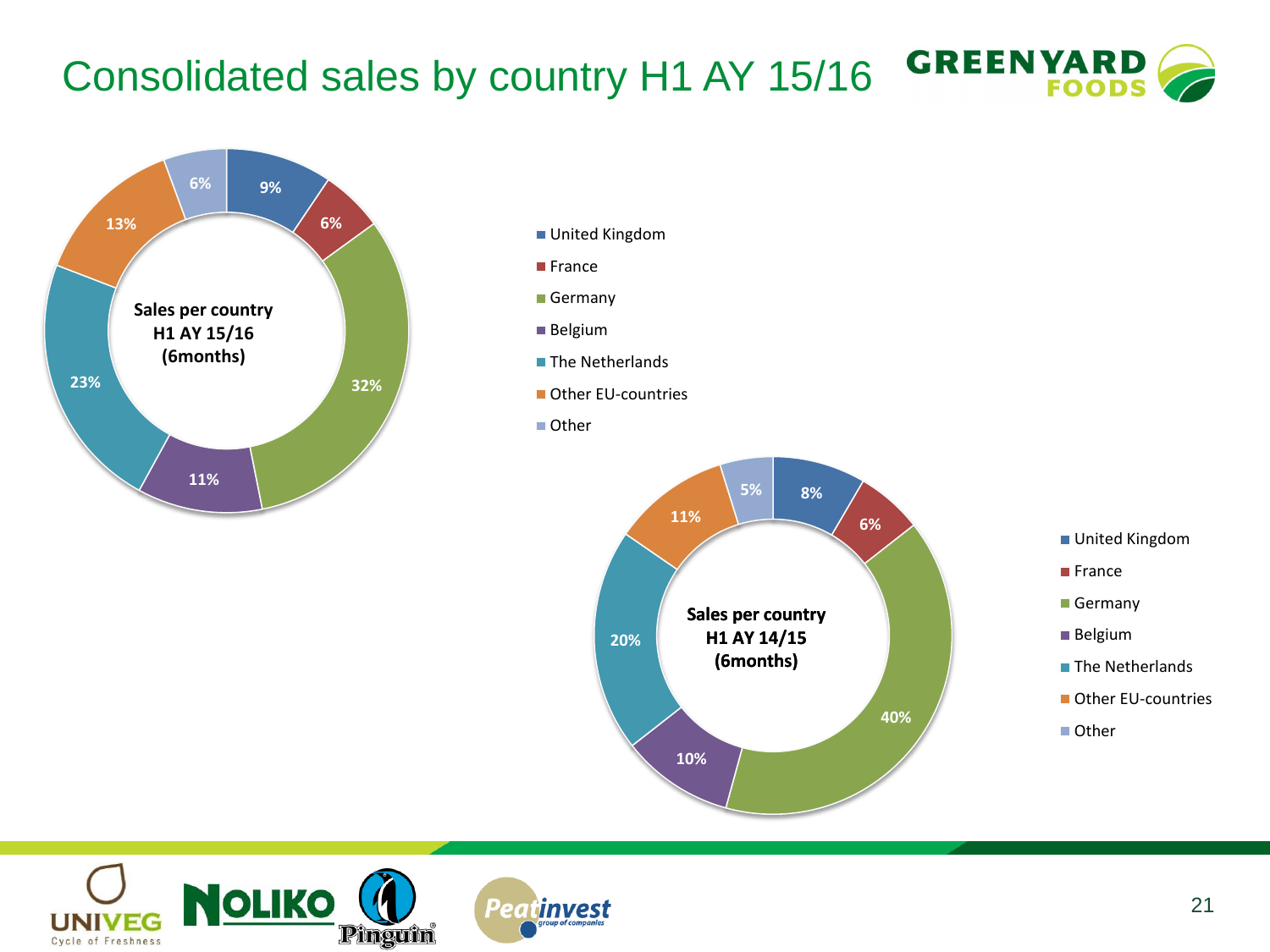#### LFL sales bridge H1 AY 15/16





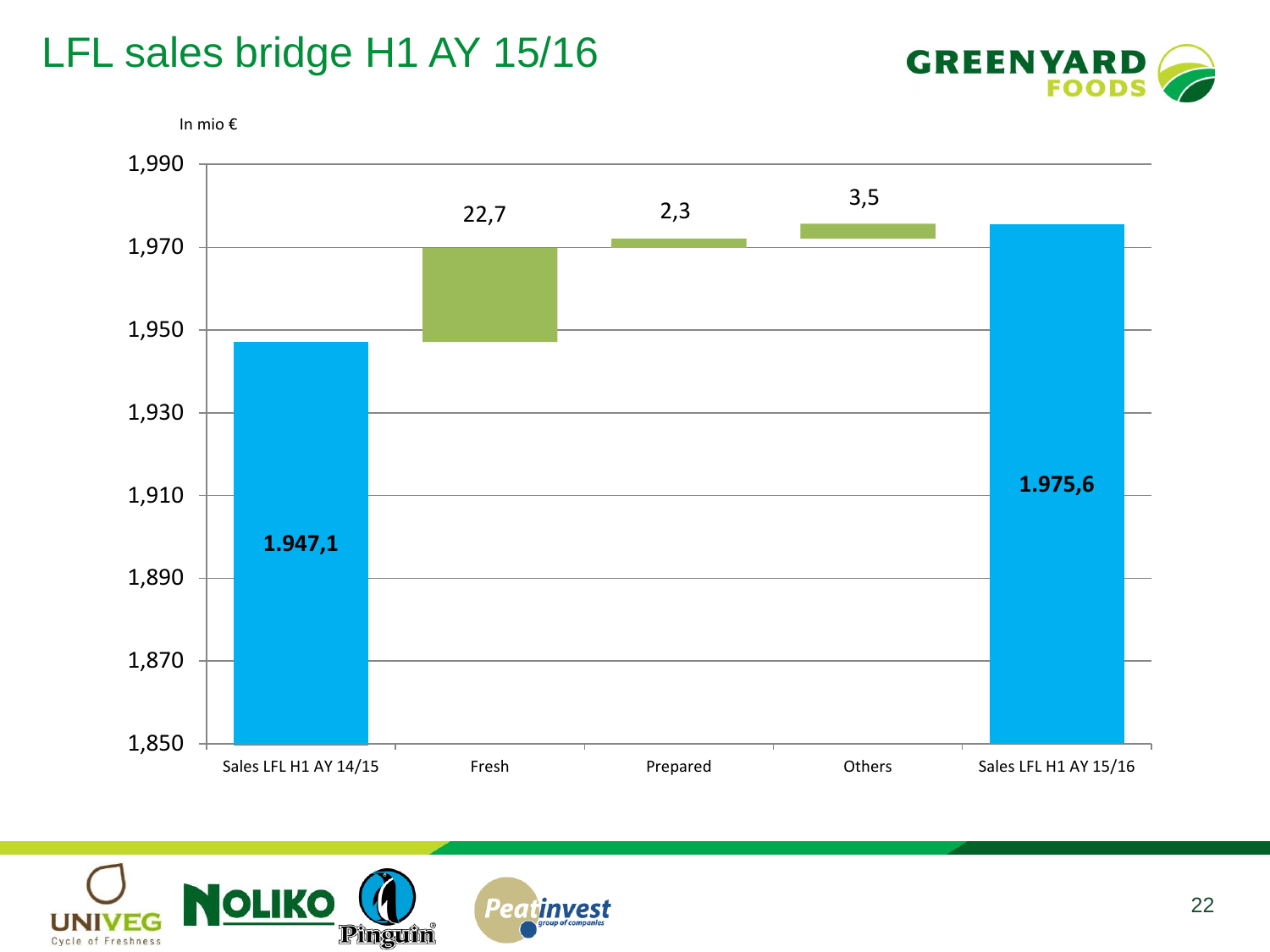# Consolidated LFL REBITDA bridge H1 AY15/16 GREEN YARD



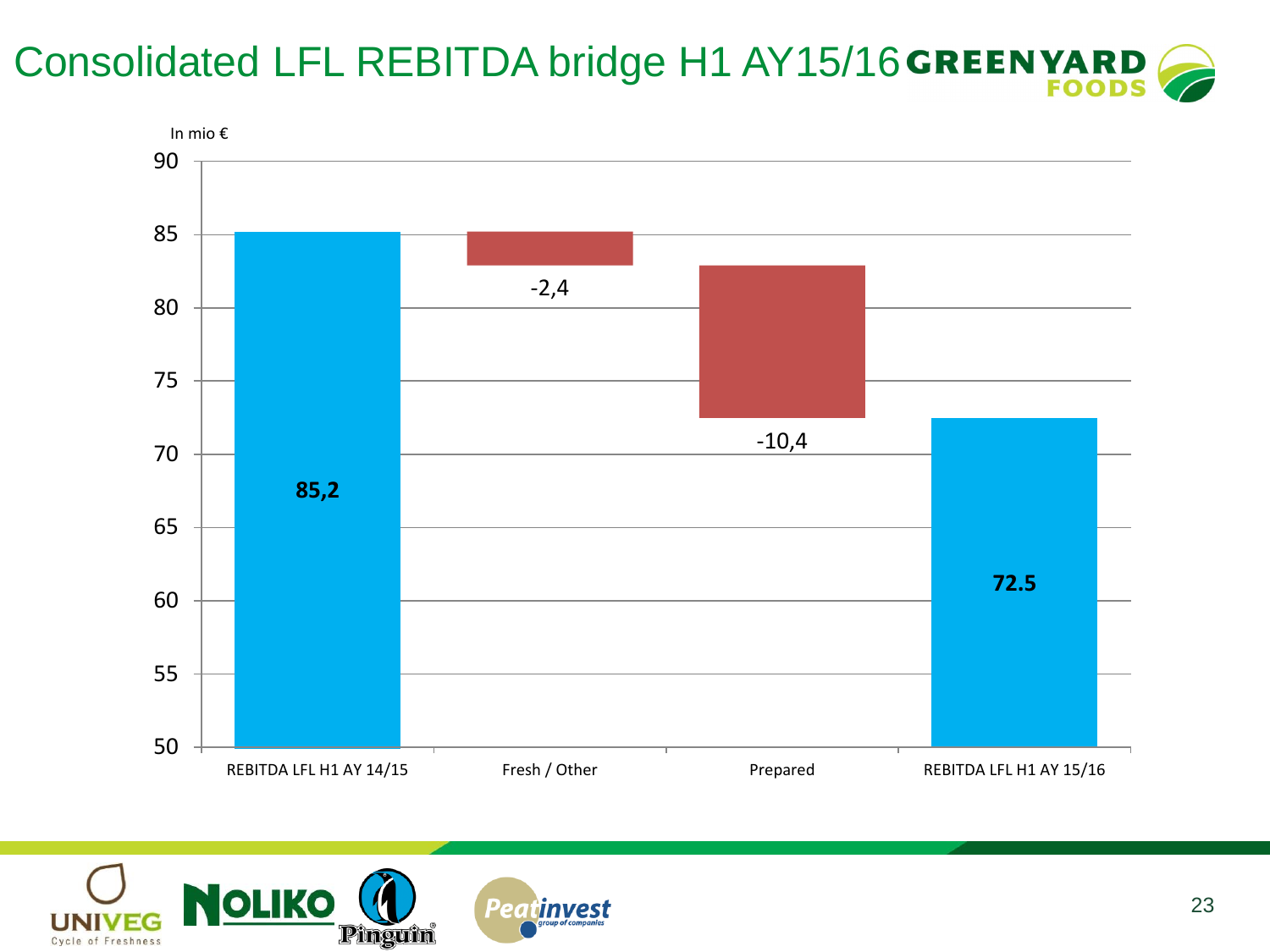#### Fresh - Key financials



| <b>Fresh segment</b><br>(in $\epsilon$ million) | <b>REPORTED</b><br>H1 AY 15/16 | <b>REPORTED</b><br>H1 AY 14/15 | <b>LFL</b><br>H1 AY 15/16 | <b>LFL</b><br>H1 AY 14/15 | % Change |
|-------------------------------------------------|--------------------------------|--------------------------------|---------------------------|---------------------------|----------|
| <b>Sales</b>                                    | 898,5                          | 0,0                            | 1.638,5                   | 1.615,8                   | 1,4%     |
| <b>REBITDA</b>                                  | 23,6                           | 0,0                            | 40,8                      | 44,1                      | $-7,4%$  |
| <b>REBITDA %</b>                                | 2,6%                           |                                | 2,5%                      | 2,7%                      |          |
| <b>REBIT</b>                                    | 16,5                           | 0,0                            | 28,0                      | 30,3                      | $-7,4%$  |

- Sales Key observations:
	- 82,9% of consolidated management sales
	- 1,4% increase vs last year
	- Volume growth with key customers and price increase in a number of categories more than offset the discontinuation of an important customer (annual sales in excess of €300 million)
	- Illustrates robust nature of the Fresh business model and the Company's flexibility to rebalance flows within the existing customer base

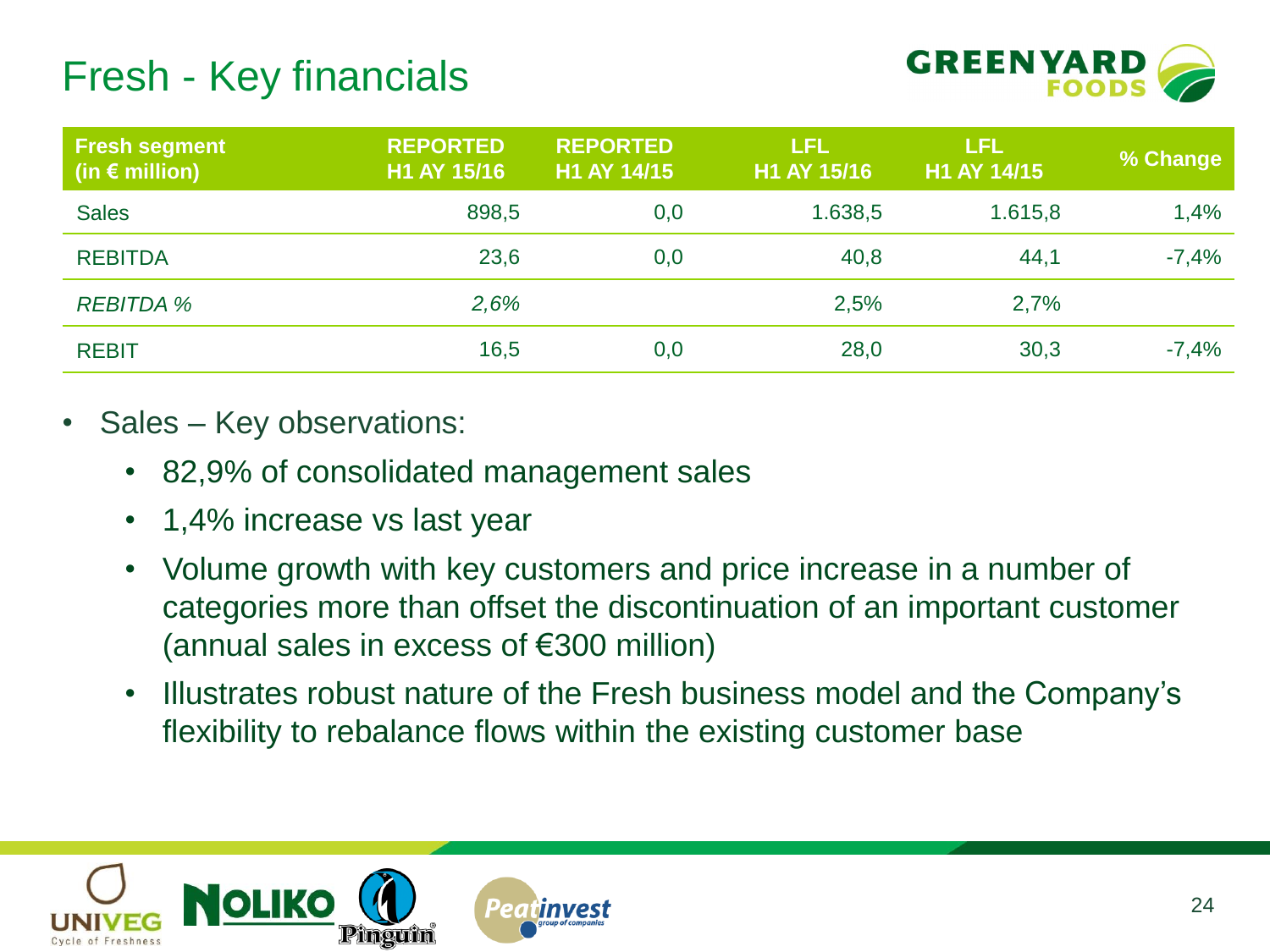## Fresh - Key financials (continued)



| <b>Fresh segment</b><br>(in $\epsilon$ million) | <b>REPORTED</b><br>H1 AY 15/16 | <b>REPORTED</b><br>H1 AY 14/15 | <b>LFL</b><br>H1 AY 15/16 | LFL<br>H1 AY 14/15 | % Change |
|-------------------------------------------------|--------------------------------|--------------------------------|---------------------------|--------------------|----------|
| <b>Sales</b>                                    | 898,5                          | 0,0                            | 1.638,5                   | 1.615,8            | 1,4%     |
| <b>REBITDA</b>                                  | 23,6                           | 0,0                            | 40,8                      | 44,1               | $-7,4%$  |
| <b>REBITDA %</b>                                | 2,6%                           |                                | 2,5%                      | 2,7%               |          |
| <b>REBIT</b>                                    | 16,5                           | 0,0                            | 28,0                      | 30,3               | $-7,4%$  |

- REBITDA Key observations:
	- $-\epsilon$ 3,3 million or  $-7,4\%$  vs last year
	- Change in customer portfolio*,* and temporary lower efficiencies in the distribution centers associated therewith
	- Product mixes in certain key markets
	- Higher costs ensuring industry leading quality standards

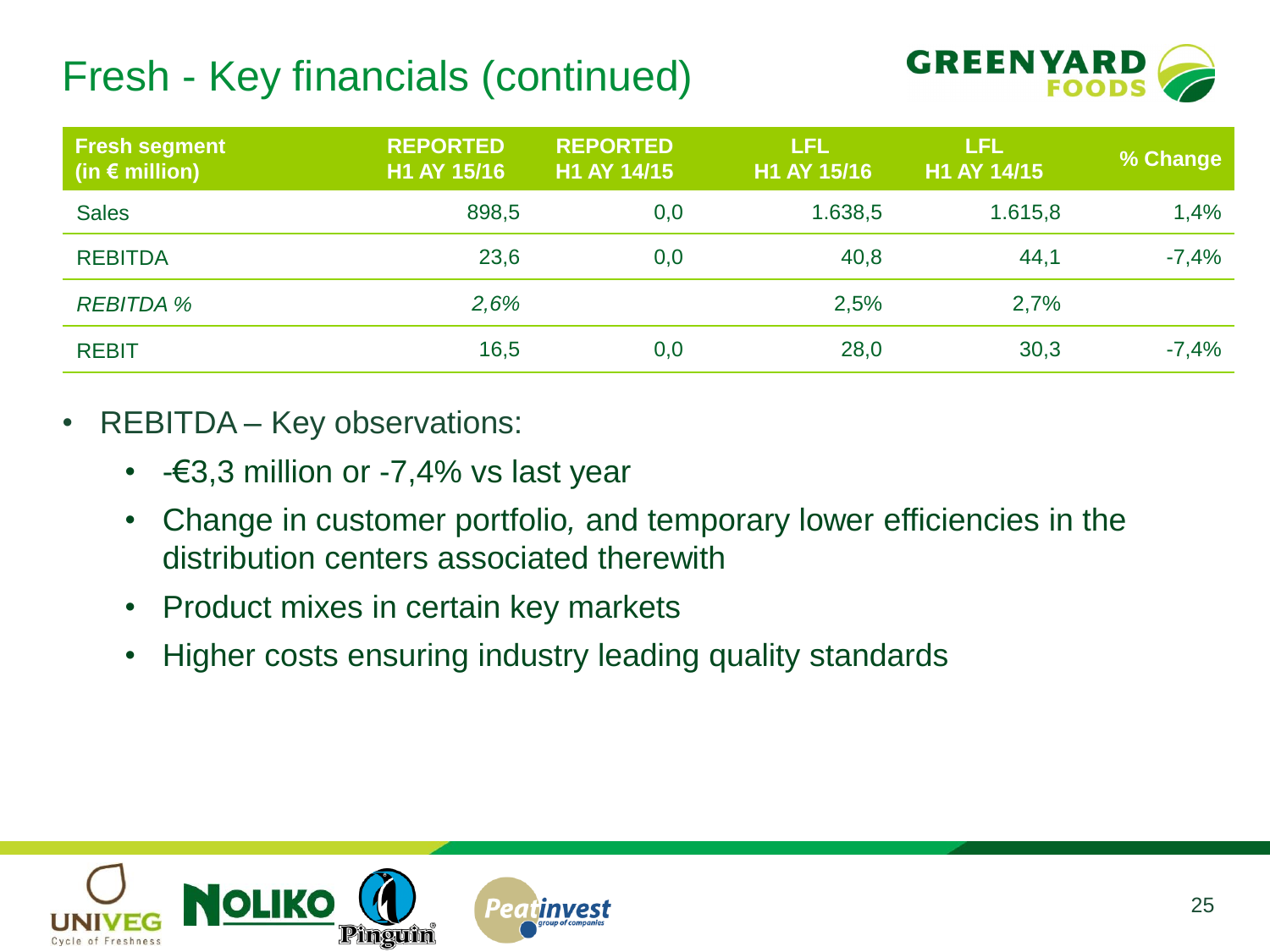#### Prepared - Key financials



| <b>Prepared segment</b><br>(in $\epsilon$ million) | <b>REPORTED</b><br>H1 AY 15/16 | <b>REPORTED</b><br>H1 AY 14/15 | LFL<br>H1 AY 15/16 | LFL<br>H1 AY 14/15 | % Change |
|----------------------------------------------------|--------------------------------|--------------------------------|--------------------|--------------------|----------|
| <b>Sales</b>                                       | 299,9                          | 297,6                          | 299,9              | 297,6              | 0,8%     |
| <b>REBITDA</b>                                     | 26,7                           | 39,0                           | 26,7               | 39,0               | $-31,7%$ |
| <b>REBITDA %</b>                                   | 8,9%                           | 13,1%                          | 8,9%               | 13,1%              |          |
| <b>REBITDA</b> restated                            | 27,5                           | 37,9                           | 27,5               | 37,9               | $-27,4%$ |
| <b>REBITDA</b> restated %                          | 9,2%                           | 12,7%                          | 9,2%               | 12,7%              |          |
| <b>REBIT</b>                                       | 12,2                           | 22,8                           | 12,2               | 22,8               | $-46,5%$ |

- Sales Key observations
	- 15,2% of consolidated management sales
	- Increase of 0,8% vs last year
	- Mainly driven by volume growth and product mix variances
- REBITDA  $-610,4$  million or  $-27,4%$  vs last year (refer to next slide)

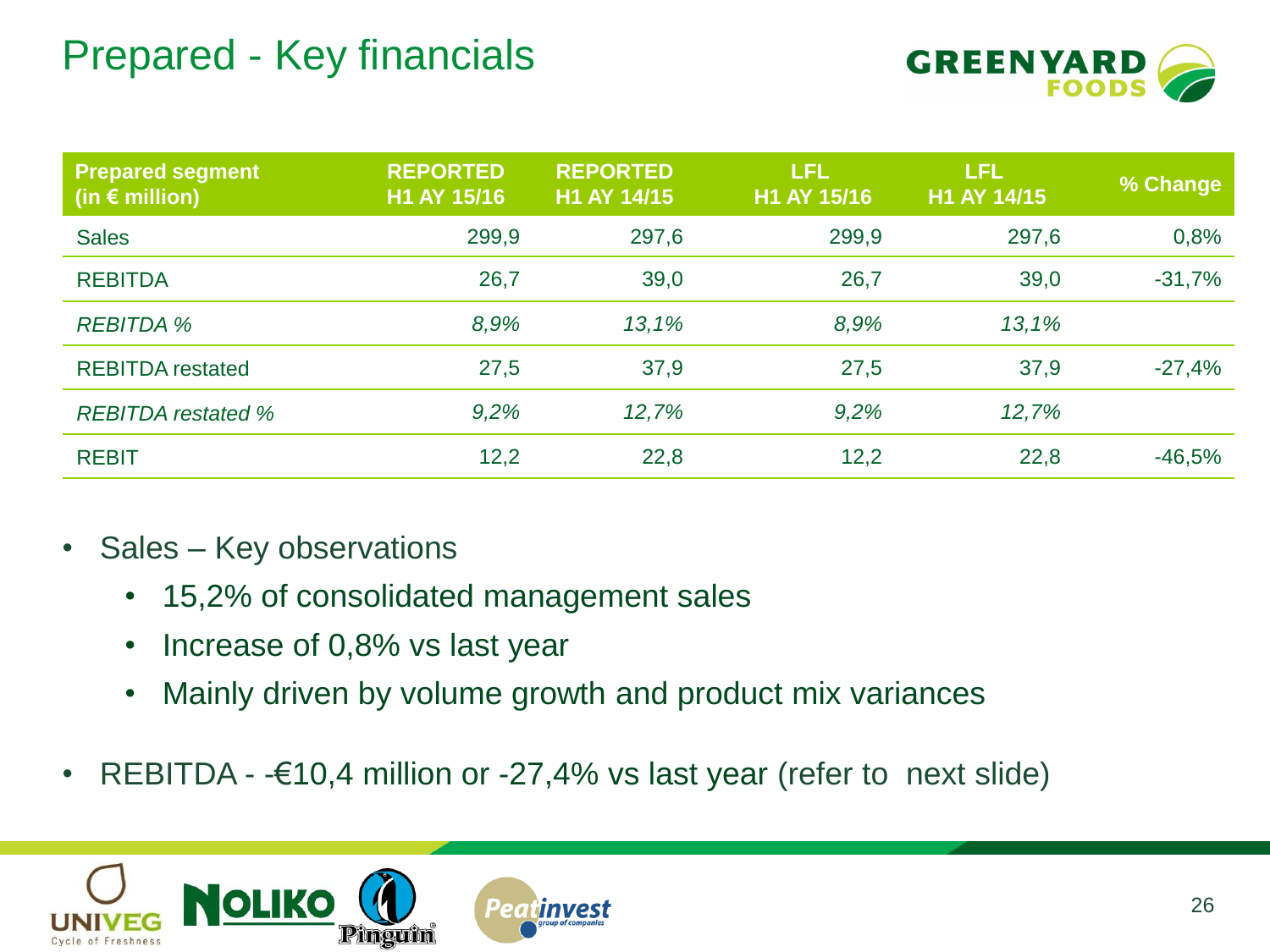### Prepared - REBITDA bridge





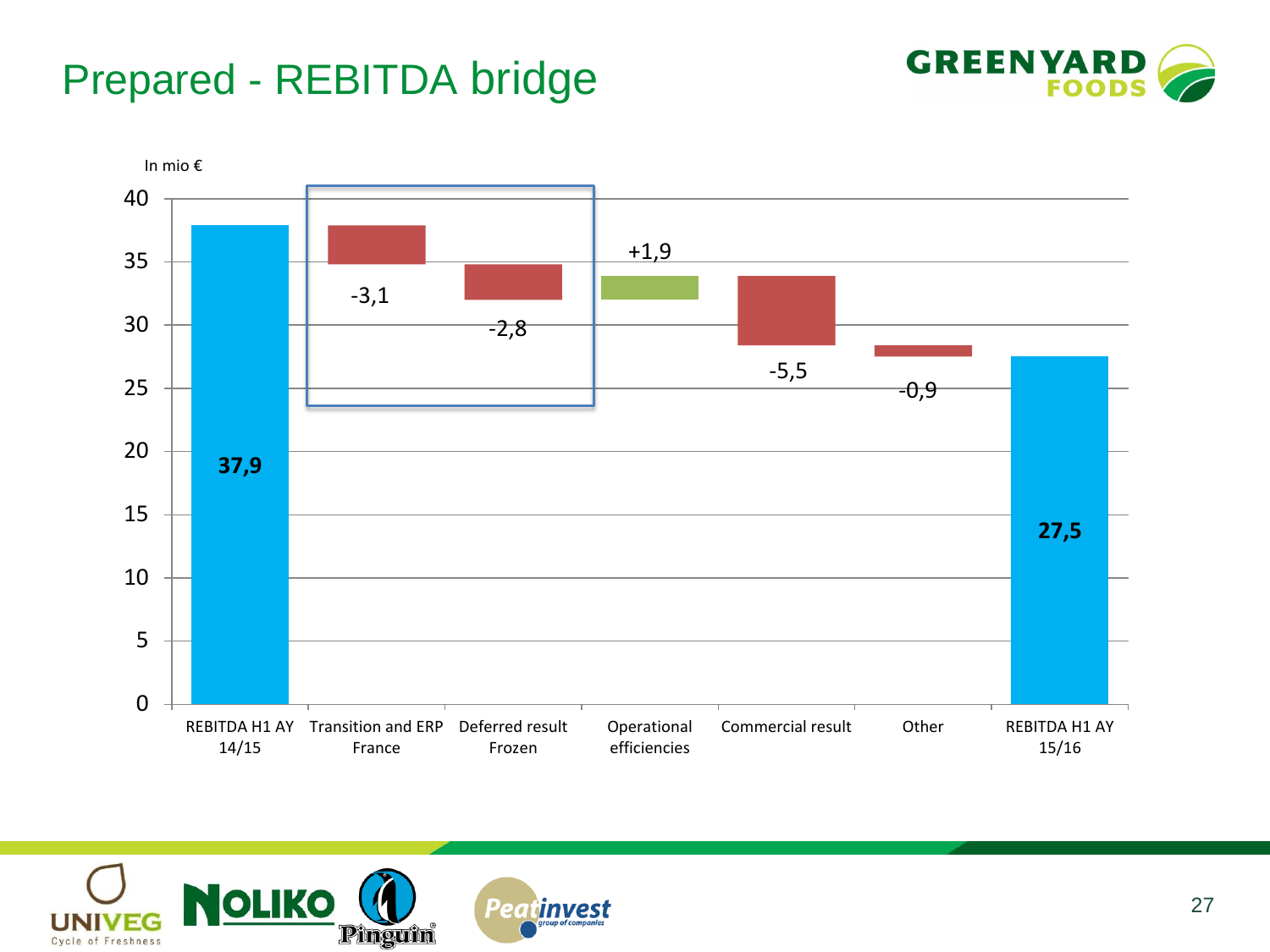#### Other - Key financials



| <b>Other segment</b><br>(in $\epsilon$ million) | <b>REPORTED</b><br>H1 AY 15/16 | <b>REPORTED</b><br>H1 AY 14/15 | <b>LFL</b><br>H1 AY 15/16 | <b>LFL</b><br>H1 AY 14/15 | % Change |
|-------------------------------------------------|--------------------------------|--------------------------------|---------------------------|---------------------------|----------|
| <b>Sales</b>                                    | 13,8                           | 0,0                            | 37,2                      | 33,7                      | 10,5%    |
| <b>REBITDA</b>                                  | 0,7                            | 0,0                            | 4,1                       | 3,2                       | 28,3%    |
| <b>REBITDA %</b>                                | 4,8%                           |                                | 11,1%                     | 9,6%                      |          |
| <b>REBIT</b>                                    | $-1,2$                         | 0,0                            | 1,7                       | 0,6                       | 156,6%   |

- Sales Key observations
	- 1,9% of consolidated management sales
	- Significant increase of 10,5% vs previous year

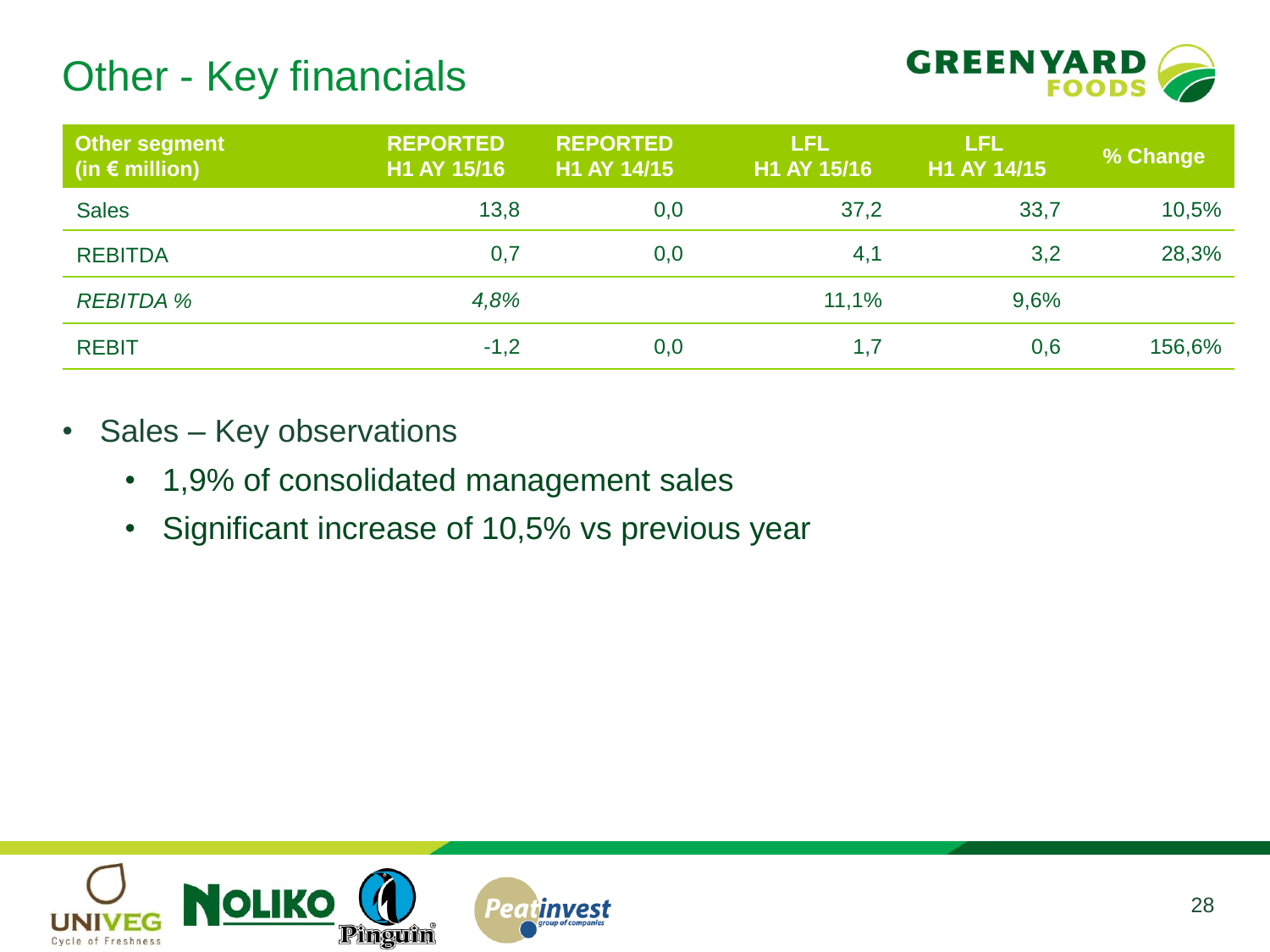## Other - Key financials (continued)



| <b>Other segment</b><br>(in $\epsilon$ million) | <b>REPORTED</b><br>H1 AY 15/16 | <b>REPORTED</b><br>H1 AY 14/15 | LFL<br>H1 AY 15/16 | LFL<br>H1 AY 14/15 | % Change |
|-------------------------------------------------|--------------------------------|--------------------------------|--------------------|--------------------|----------|
| <b>Sales</b>                                    | 13,8                           | 0,0                            | 37,2               | 33,7               | 10,5%    |
| <b>REBITDA</b>                                  | 0,7                            | 0,0                            | 4,1                | 3,2                | 28,3%    |
| <b>REBITDA %</b>                                | 4,8%                           |                                | 11,1%              | 9,6%               |          |
| <b>REBIT</b>                                    | $-1,2$                         | 0,0                            | 1,7                | 0,6                | 156,6%   |

#### • REBITDA

- +€0,9 million or +28,3% vs last year
- Good peat harvests
- Increased operating efficiencies
- Tight cost control
- Reported REBIT of  $\epsilon$ -1,2 million driven by seasonality

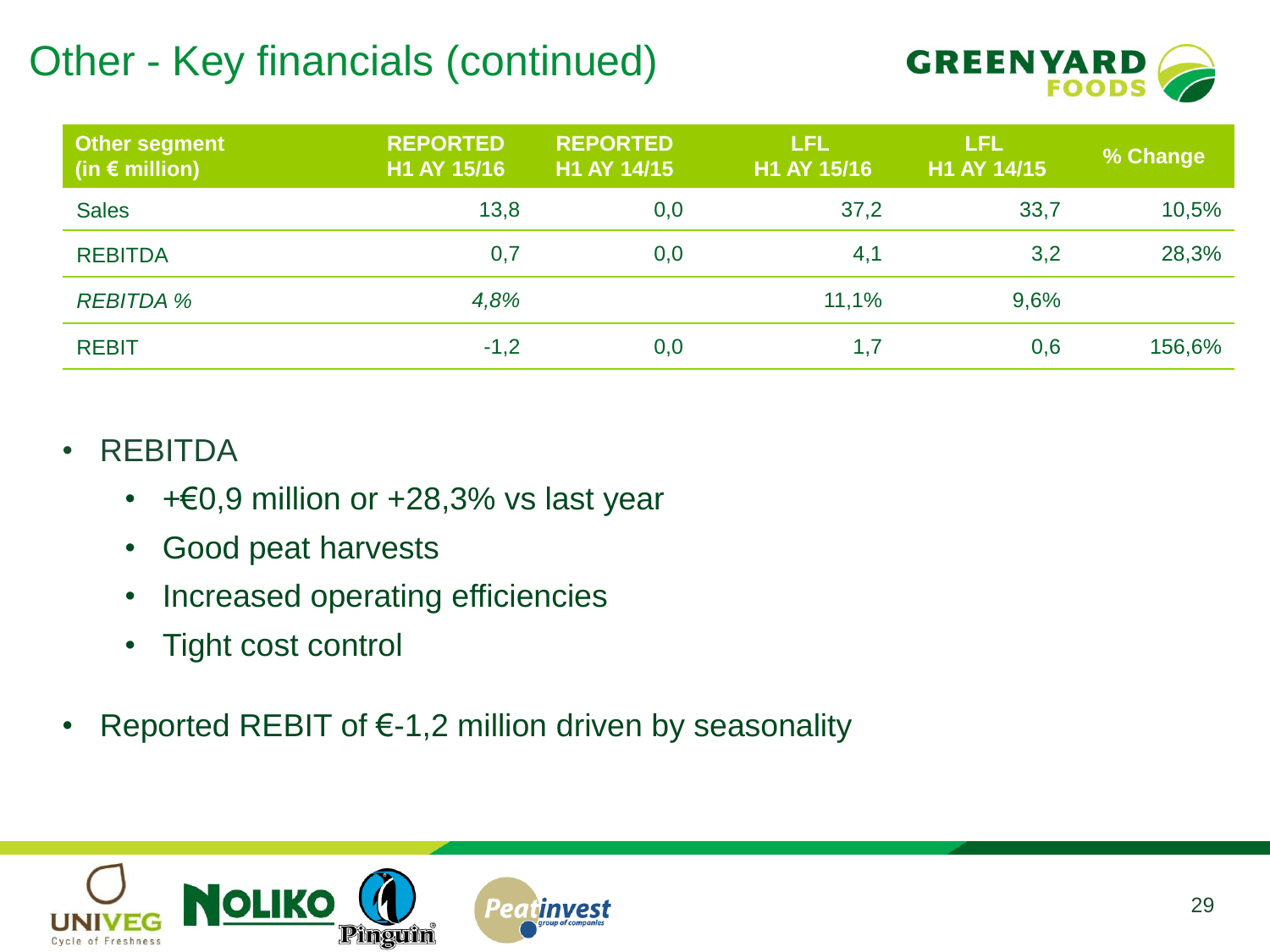#### Reported non-recurring elements H1 AY 15/16



| (in $\epsilon$ million)                | <b>REPORTED H1 AY 15/16</b> |
|----------------------------------------|-----------------------------|
| Transaction costs business combination | $-4,9$                      |
| <b>IFRS 3 fair value measurement</b>   | 0,9                         |
| <b>Others</b>                          | 0,1                         |
|                                        |                             |
| <b>Total non-recurring elements</b>    | $-3.9$                      |

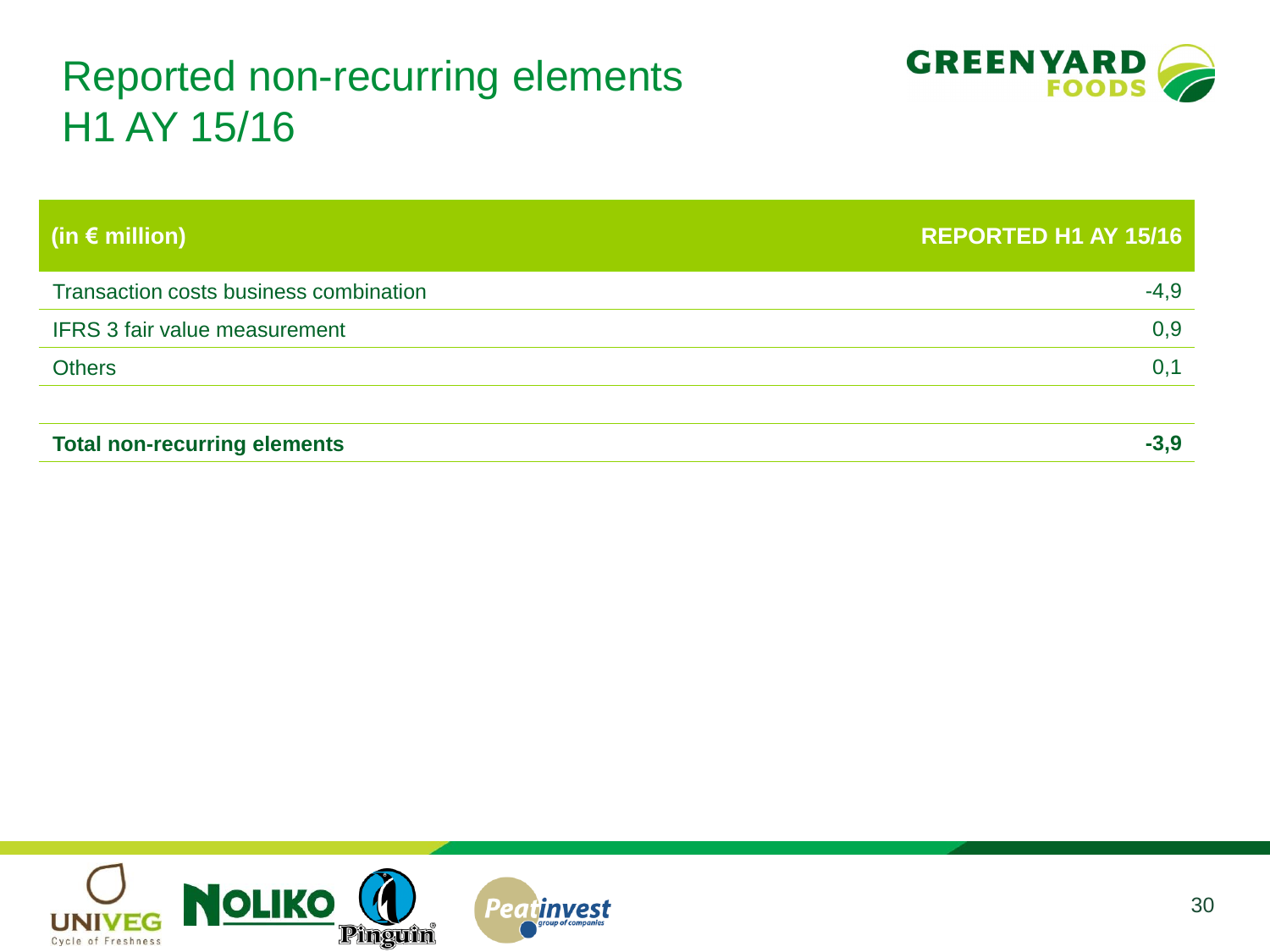

| $\vert$ (In $\epsilon$ million) | <b>REPORTED</b><br>H1 AY 15/16 | <b>REPORTED</b><br>H1 AY 14/15 | LEL<br>H1 AY 15/16 | LFL<br>H1 AY 14/15 |
|---------------------------------|--------------------------------|--------------------------------|--------------------|--------------------|
| Fresh                           | $-8,3$                         |                                | $-16,8$            | $-18,7$            |
| Prepared                        | $-9,7$                         | $-4.1$                         | $-9,7$             | $-4,1$             |
| <b>Other</b>                    | $-0,1$                         |                                | $-0,3$             | $-0,4$             |
| <b>Total financial result</b>   | $-18,1$                        | $-4,1$                         | $-26,8$            | $-23,2$            |

- Decrease of  $€3,6$  million on a LFL basis:
	- Fresh Decrease in interest cost of  $f{6}$  1,9 million
	- Prepared Change in unrealized exchange results, mainly GBP, of -€5,4 million (refer to next slide)

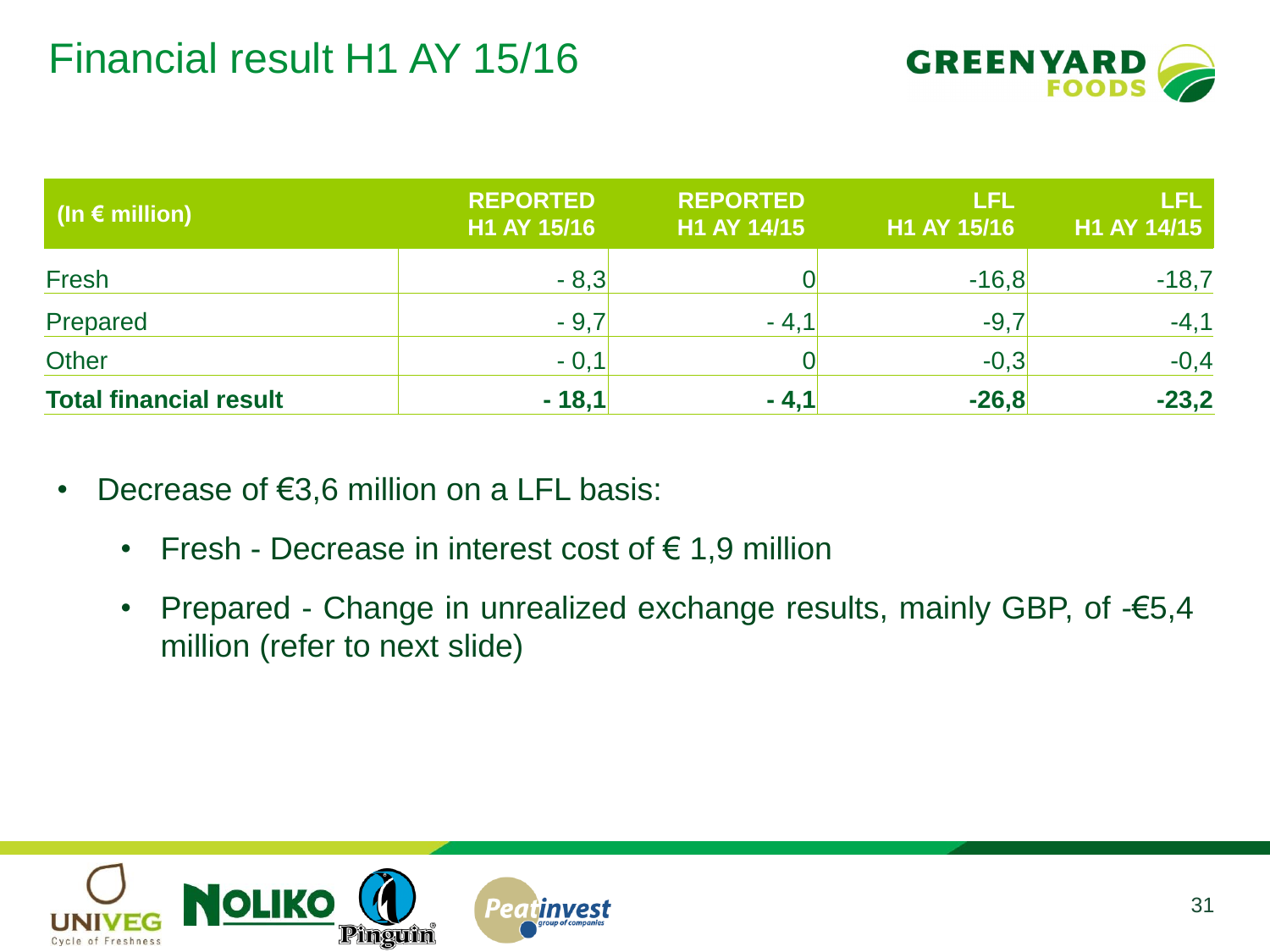#### Financial result H1 AY 15/16



#### EUR / GBP evolution



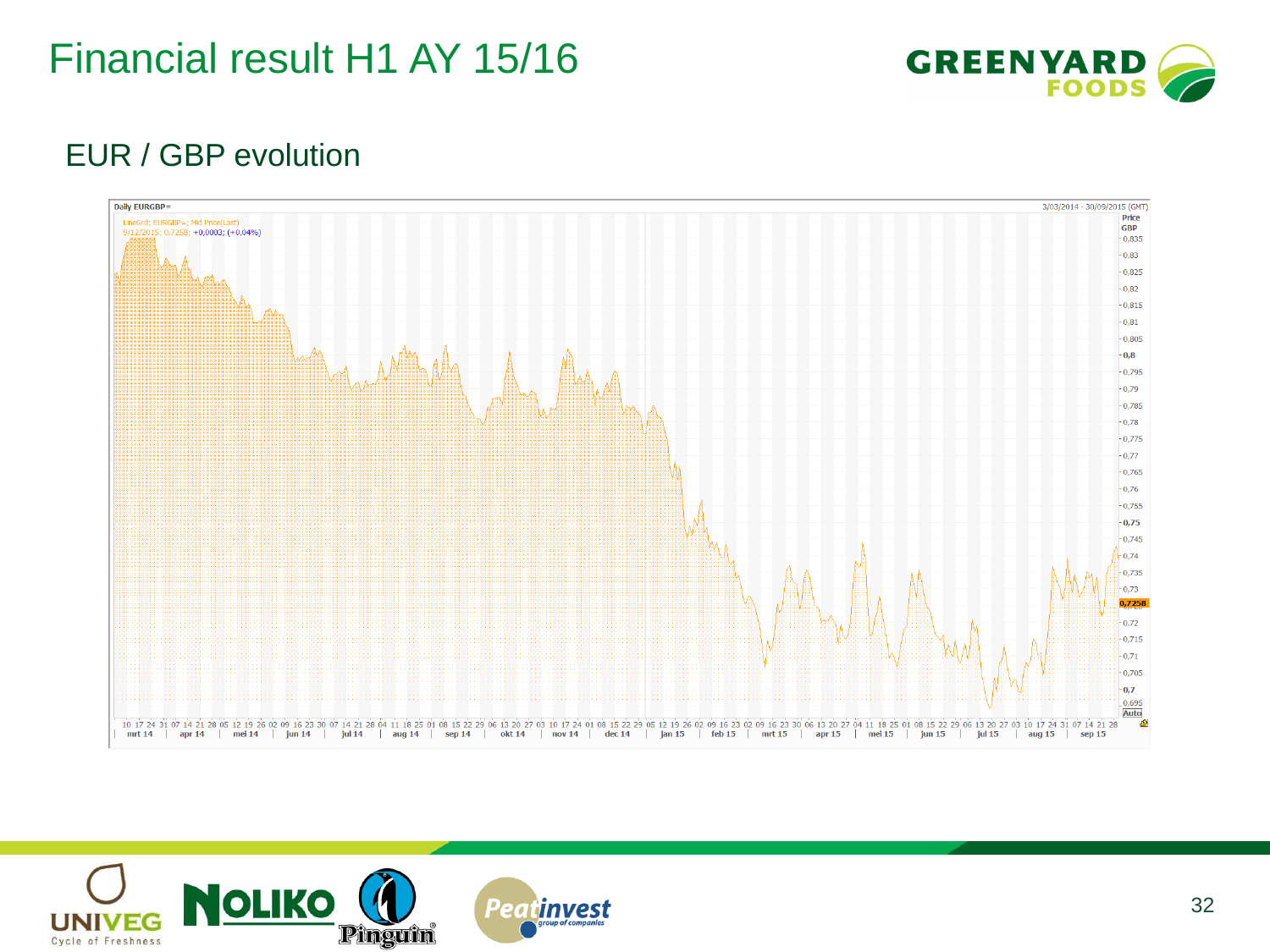# Consolidated reported balance sheet - Assets GREENYARD



| ASSETS (In € million)                             | 30 September 2015 | 31 March 2015 |
|---------------------------------------------------|-------------------|---------------|
| <b>Non-current assets</b>                         | 1.265,9           | 294,3         |
| Intangible fixed assets                           | 254,3             | 21,4          |
| Goodwill                                          | 584,3             | 10,3          |
| Tangible fixed assets                             | 358,5             | 255,7         |
| <b>Biological assets</b>                          | 22,7              | 0,0           |
| <b>Financial fixed assets</b>                     | 0,2               | 0,0           |
| Investments accounted for using the equity method | 7,7               | 0,0           |
| Deferred tax assets                               | 11,4              | 6,7           |
| Long-term receivables (> 1 year)                  | 26,8              | 0,1           |
| <b>Current assets</b>                             | 722,6             | 335,7         |
| <b>Biological assets</b>                          | 0,1               | 0,0           |
| Inventories                                       | 335,0             | 234,0         |
| Amounts receivable                                | 273,2             | 80,8          |
| Other financial assets                            | 6,7               | 0,4           |
| Cash and cash equivalents                         | 107,7             | 20,5          |
| <b>Assets held for sale</b>                       | 9,3               | $\bf{0}$      |
| Assets held for sale                              | 9,3               | $\mathbf 0$   |
| <b>Total</b>                                      | 1.997,8           | 629,9         |

Peatinvest

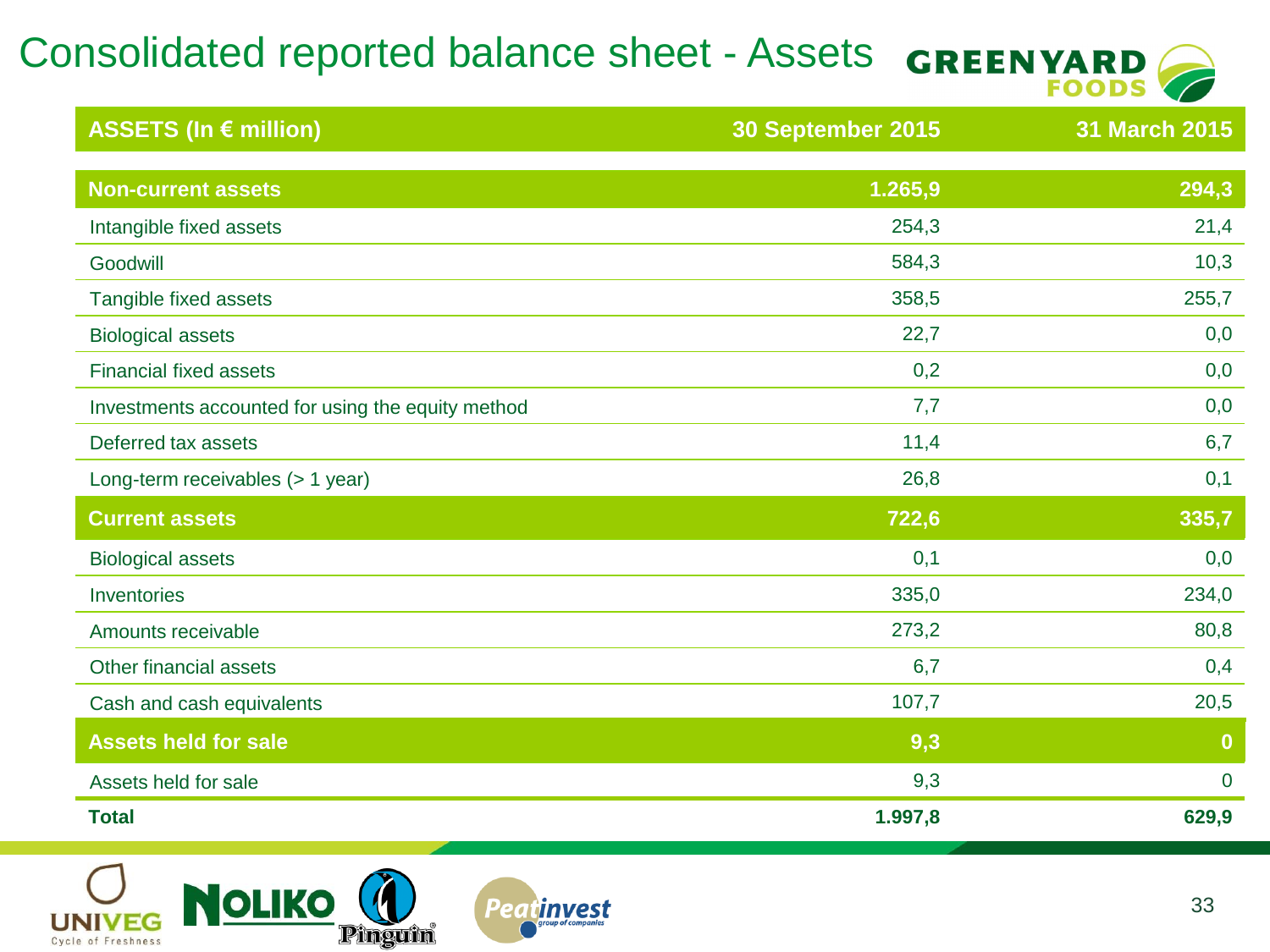### Consolidated reported balance sheet - **Liabilities**



| <b>LIABILITIES (In € million)</b>          | 30 September 2015 | <b>31 March 2015</b> |
|--------------------------------------------|-------------------|----------------------|
| <b>Equity</b>                              | 716,9             | 221,8                |
| <b>Non-current liabilities</b>             | 536,9             | 207,6                |
| Post-employment benefits                   | 17,6              | 1,6                  |
| Provisions for other liabilities & charges | 13,2              | 0,8                  |
| Financial debts at credit institutions     | 15,4              | 6,7                  |
| Other financial liabilities                | 440,2             | 174,7                |
| Other amounts payable                      | 0,8               | 0,8                  |
| Deferred tax liabilities                   | 49,8              | 23,0                 |
| <b>Current liabilities</b>                 | 744,0             | 200,5                |
| Provisions for other liabilities & charges | 6,0               | 0,0                  |
| Financial debts at credit institutions     | 65,3              | 60,9                 |
| Other financial liabilities                | 5,9               | 14,5                 |
| Trade & other payables                     | 666,8             | 125,1                |
| Liabilities classified as held for sale    | $\bf{0}$          | $\bf{0}$             |
| Liabilities classified as held for sale    | $\overline{0}$    | $\overline{0}$       |
| <b>Total</b>                               | 1.997,8           | 629,9                |

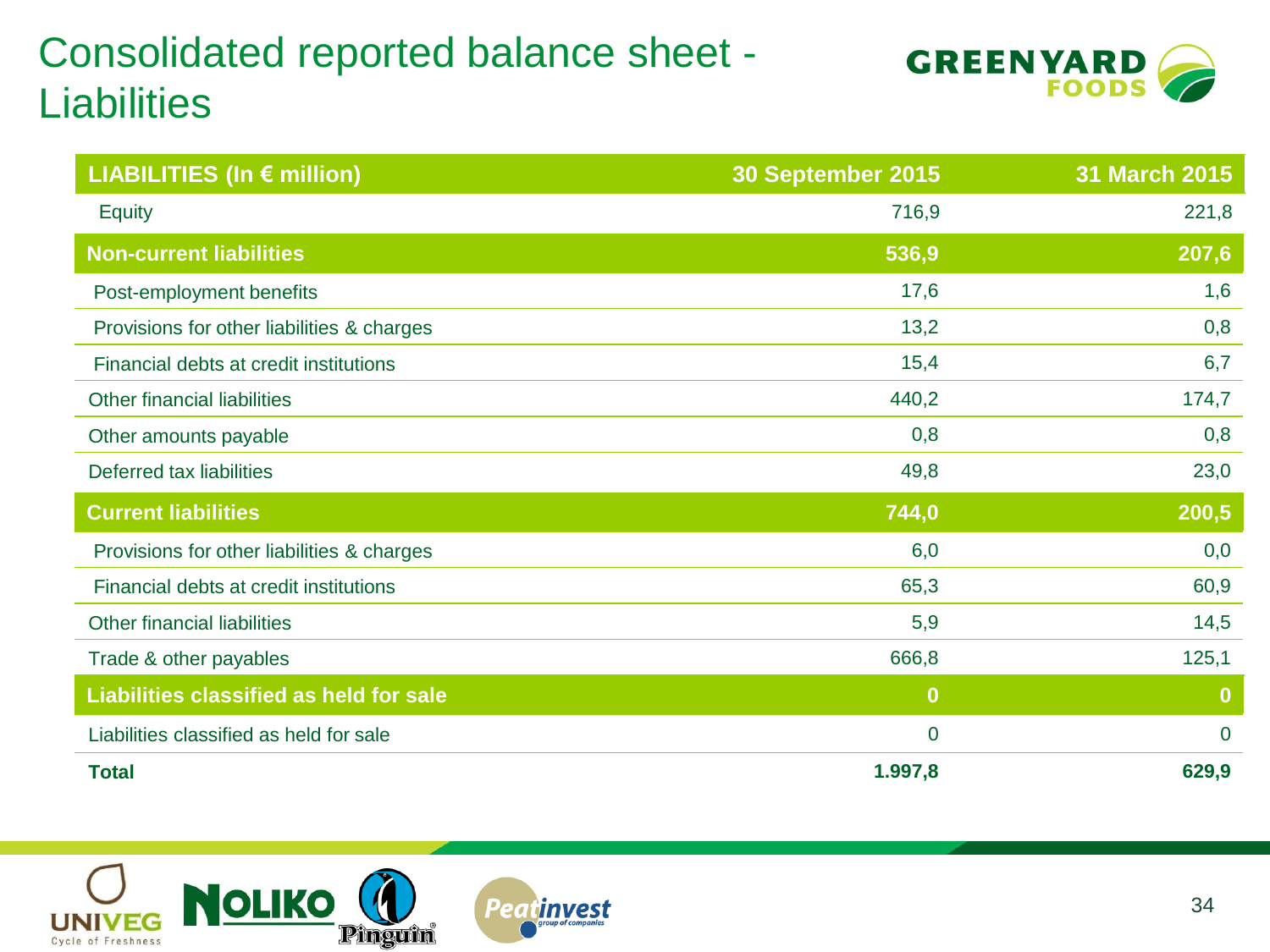#### Consolidated balance sheet – Key observations



- **Intangible assets** increase with €232,9 million, of which €225,5 million relates to fair value measurement of Fresh's customer relations
- **Consolidated goodwill** increase of €574,0 million to €584,3 million as a result of the application of 'IFRS3 – Business Combinations'
- **Total tangible fixed assets** increased by €102,8 million to €358,5 million resulting from the business combination (€103,4 million)
- **Working capital** negative WC of €46,7 million, predominantly driven by the contribution of Fresh (-€226,5 million), offsetting the positive working capital position at Prepared (€170,7 million)
- **Equity (including non-controlling interests)** €716,9 million as per September 30, 2015 leading to a solvency of 35,9%. Equity increased by €495,1, mainly resulting from the business combination

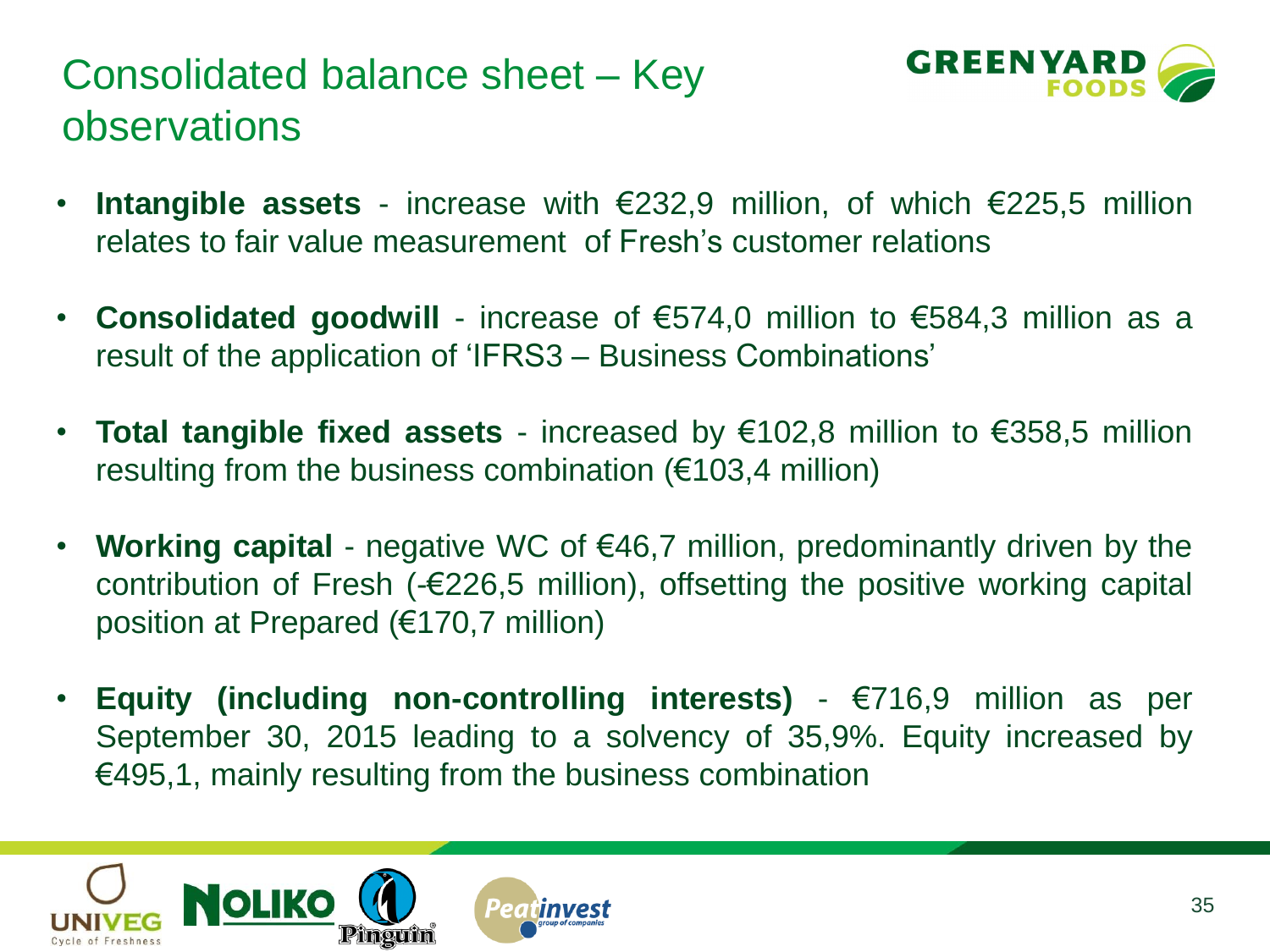

| (in $\epsilon$ million)     | <b>FRESH</b> | <b>PREPARED</b> | <b>OTHER</b> | <b>CONSOL</b> |
|-----------------------------|--------------|-----------------|--------------|---------------|
| Inventory                   | 46,9         | 277,5           | 10,5         | 335,0         |
| Trade and other receivables | 186,1        | 77,9            | 10,8         | 274,4         |
| Trade and other payables    | $-459,5$     | $-184,7$        | $-12.3$      | $-656,1$      |
|                             |              |                 |              |               |
| <b>Consolidated NWC</b>     | $-226,5$     | 170,7           | 9,0          | -46,7         |

The negative Net Working Capital of Fresh is more than compensating the positive position of the other segments

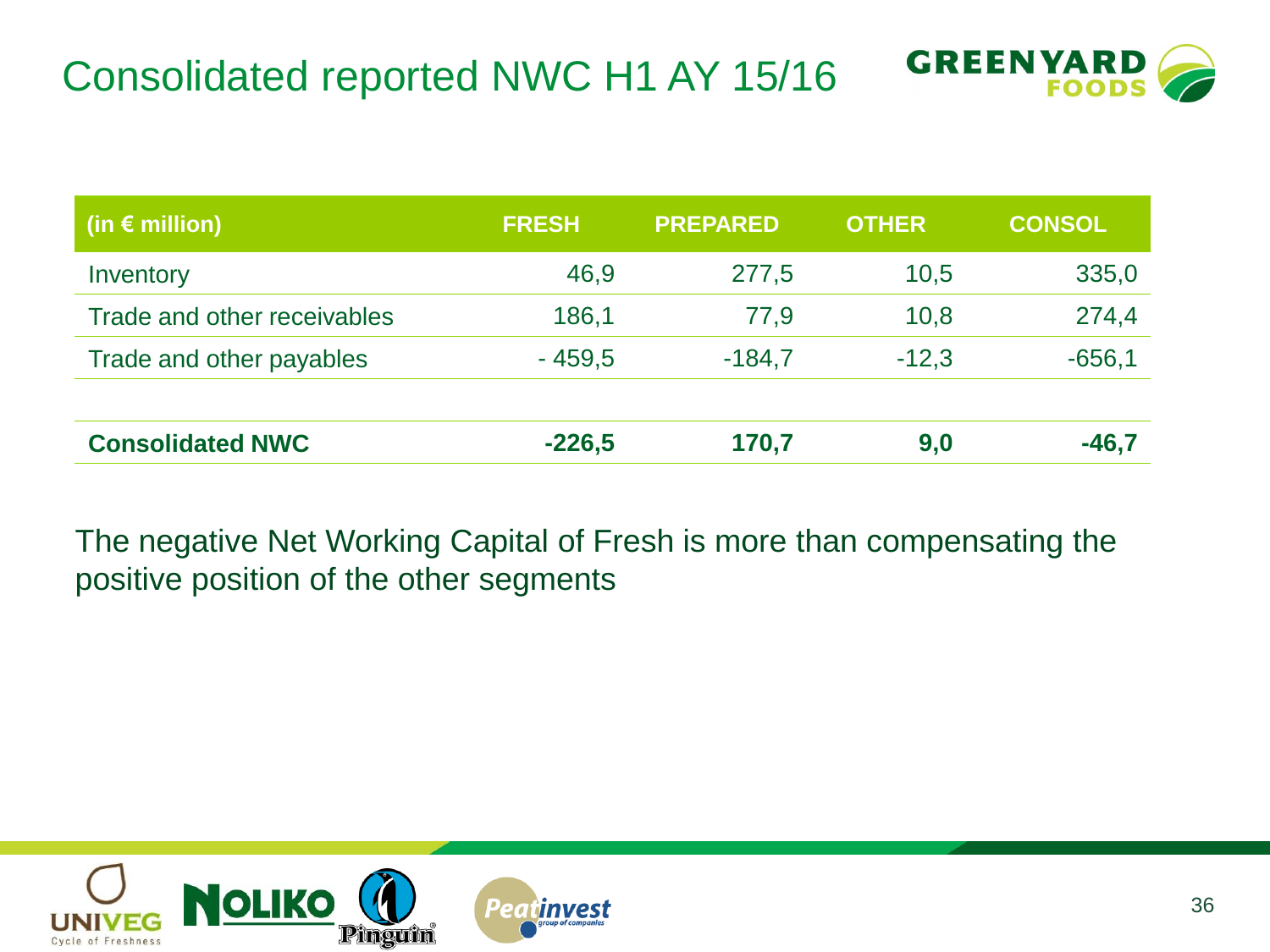#### Condensed consolidated cash flow statement



| (in $\epsilon$ million)                                              | H1 AY 15/16 | H1 AY 14/15 | <b>Evolution</b> |
|----------------------------------------------------------------------|-------------|-------------|------------------|
| Cash flow from operating activities                                  | 40,6        | 34,6        | 6,0              |
| Increase in working capital (-) / decrease in<br>working capital (+) | 103,3       | $-3,5$      | 106,8            |
|                                                                      |             |             |                  |
| Net cash flow from operating activities                              | 143,9       | 31,1        | 112,8            |
| Cash flow from investing activities                                  | $-18,4$     | $-33,3$     | 14,9             |
| Free operating cash flow                                             | 125,5       | $-2,2$      | 127,7            |
| Cash flow from financing activities                                  | $-36,5$     | 3,3         | $-39,7$          |
| Effect of exchange rate fluctuations                                 | $-1,8$      | 0,8         | $-2,7$           |
| <b>Free cash flow</b>                                                | 87,2        | 1,9         | 85,2             |
| <b>Cash and cash equivalents, opening</b><br>balance                 | 20,5        | 15,0        |                  |
| Cash and cash equivalents, ending<br>balance                         | 107,7       | 16,9        |                  |
|                                                                      |             |             |                  |

**Peatinvest** 

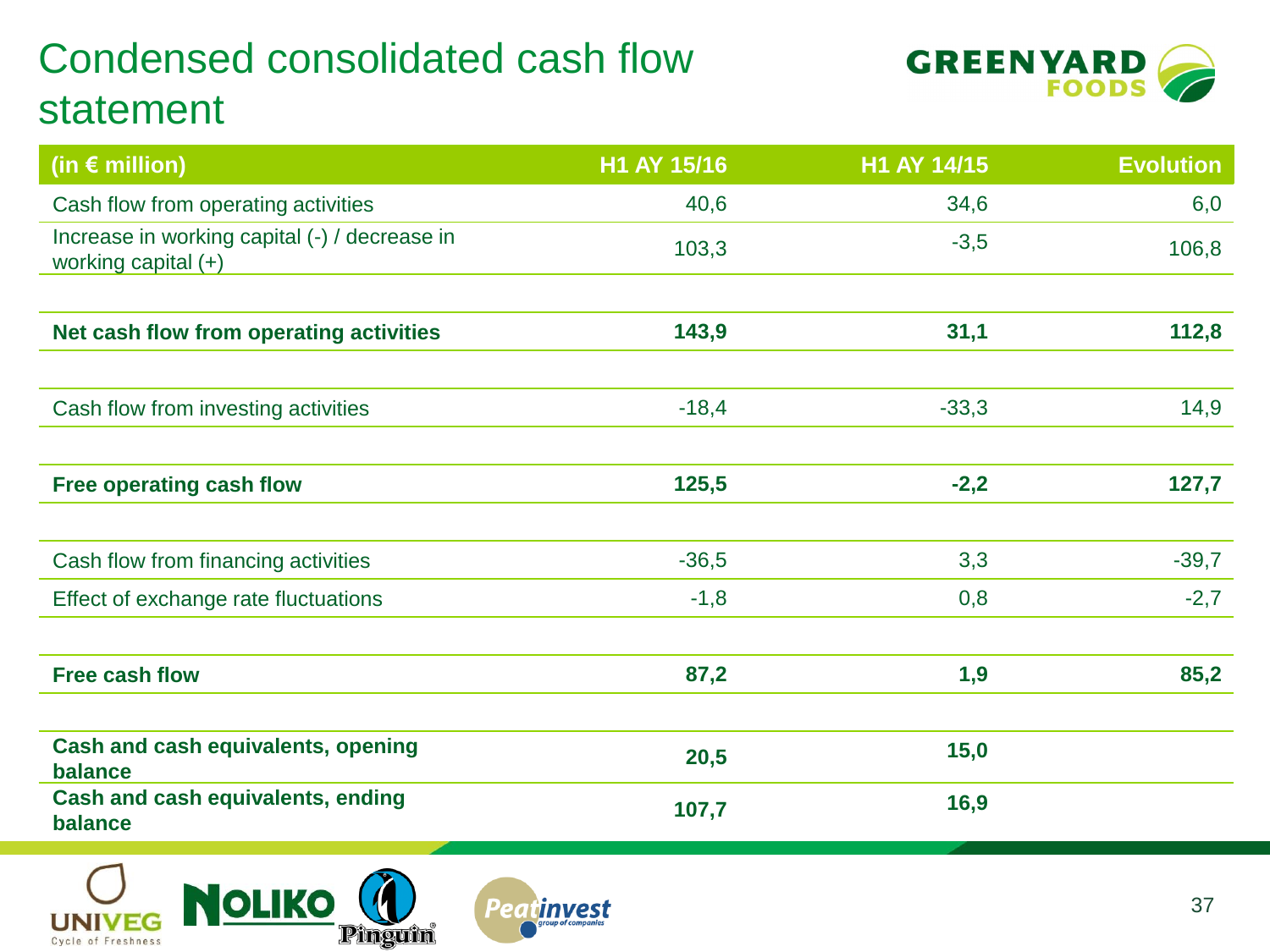#### Net debt / leverage



#### Net financial debt

| (in $\epsilon$ million)   | H1 AY 15/16 | <b>Pro Forma</b><br><b>March 2015</b> | H1 AY 14/15 |
|---------------------------|-------------|---------------------------------------|-------------|
| Fresh                     | 212,7       | 166,5                                 | 243,7       |
| Prepared                  | 197,8       | 235,9                                 | 239,6       |
| <b>Other</b>              | 4,9         | 17,8                                  | 9,1         |
| <b>Net financial debt</b> | 415,4       | 420,2                                 | 492,4       |

#### Leverage

|                         | 30/09/2015   |                 |             |              |
|-------------------------|--------------|-----------------|-------------|--------------|
| (in $\epsilon$ million) | <b>Fresh</b> | <b>Prepared</b> | <b>Peat</b> | <b>Group</b> |
| <b>LTM REBITDA</b>      | 73,0         | 50,2            | 9,1         | 132,3        |
| Net financial debt      | 212,7        | 197,8           | 4,9         | 415,4        |
|                         |              |                 |             |              |
| Leverage                | 2,9          | 3,9             | 0,5         | 3,1          |